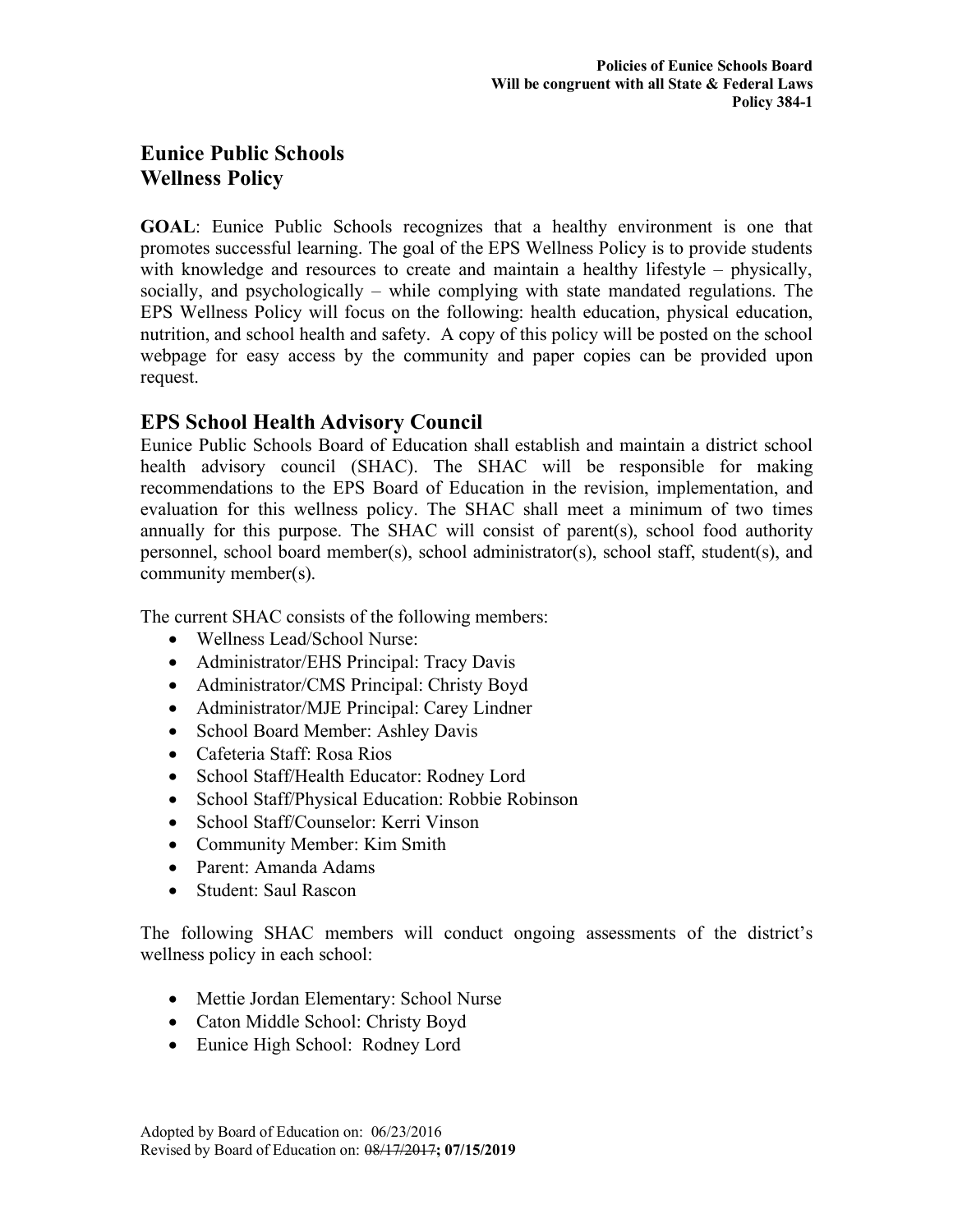# **Health Education**

Health Education is an instructional program that provides the opportunity to motivate and assist all students to maintain and improve their health, prevent disease and reduce health-related risk behaviors. Eunice Public Schools shall develop and maintain a K-12 health education curriculum, compliant with 6.29.1 NMAC Standards for Excellence, that addresses the physical, mental, emotional, and social dimensions of health. Health education lessons will be taught in a manner that is culturally sensitive. Health education lessons will be taught using a variety of instructional strategies (i.e. role playing, projects, etc.) and will be integrated into the core curriculum. Teachers, staff, and administrators are encouraged to attend coordinated school health professional development opportunities (i.e. School Health Institute, Head to Toe, NM Association for Health, Physical Education, Recreation and Dance) and to share information with other staff members in the district. The school nurse will serve as a resource for the teachers to help plan health education lessons. At minimum, health education curriculum will include the following:

## **A. Elementary**

- Students in  $5<sup>th</sup>$  grade will be informed on puberty, using the Proctor & Gamble "Always Changing" program and will be educated on the importance of good hygiene. Girls in  $5<sup>th</sup>$  grade also have the option of participating in the My Power for Girls program.
- Students will be informed on Good Touch/Bad Touch.
- Students will be educated on the dangers of tobacco, alcohol, and drugs (Red Ribbon Week).
- Students will be provided with nutrition education.
- Teachers will comply with state standards on health education through the use of supplemental materials.
- Physical activity shall be included as a health education topic.

### **B. Middle School**

- Students will be introduced to abstinence based sex education.
- Students will be educated on the dangers of tobacco, alcohol, and drugs.
- Students will be provided with nutrition education.
- Physical activity shall be included as a health education topic.

### **C. High School**

- Students will be required to have one semester of health education.
- Students will have a detailed unit in sex education.
- Students will be educated on the dangers of tobacco, alcohol, and drugs.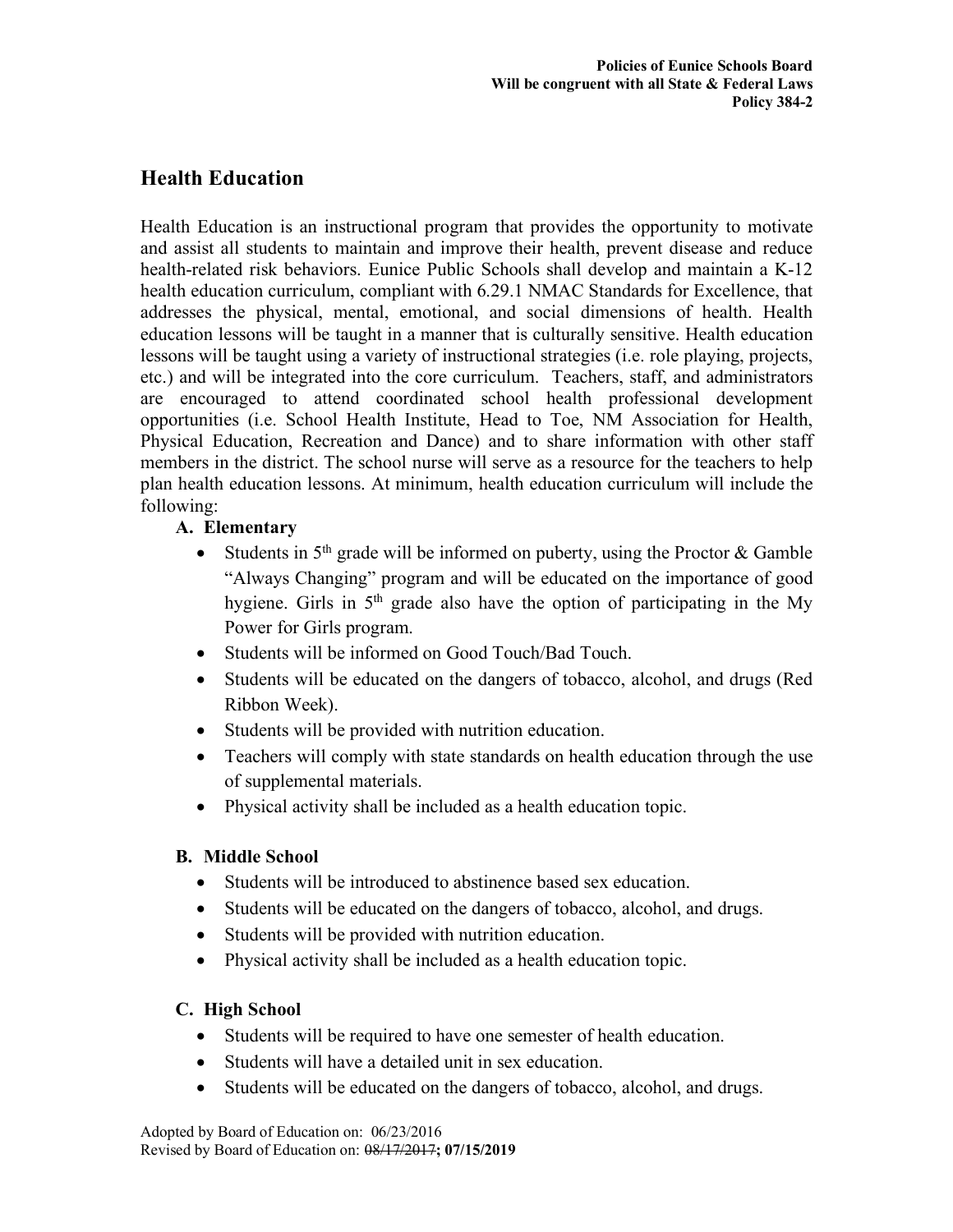- Students will be provided with nutrition education.
- Physical education shall be included as a health education topic.
- Students will receive lifesaving skills training, including psychomotor CPR, Automated External Defibrillator (AED) and Heimlich maneuver.

Health education instructors will ensure that parents have the ability to request that their child be exempted from the parts of the health education curriculum that addresses sexuality. Alternative lessons may be established for the exempted parts of the curriculum and will be provided per parent permission.

All schools in the Eunice Public School district shall provide education about HIV and related issues during the health education lessons, as set forth in 6.12.2.10.C NMAC.

# **Physical Education**

Physical education is an instructional program that provides learning experiences in a variety of activity areas. Eunice Public Schools shall develop and maintain a K-12 physical education curriculum that provides the opportunity for all students to learn and develop the skills, knowledge, and attitudes necessary to personally decide to participate in a lifetime of healthy physical activity.

Eunice Public Schools will continue to hire certified educators to teach physical education and plan additional opportunities for physical activity. The schools will limit PE class sizes so they are consistent with those of other subject areas, and classes of similar grade levels will be scheduled back-to-back to maximize teaching efficacy.

Physical educators will help classroom teachers incorporate physical educations concepts in classroom activities, thereby promoting academic achievement. Physical educators will be provided with, and strongly encouraged to attend, professional development opportunities such as workshops, conventions, and collaboration for the purpose of receiving the latest information, innovations, and ideas in their field to implement in their physical education classes. Physical educators are also encouraged to attend training in issues that pertain directly to the teaching and daily activities of a physical education class (i.e. Head-to-Toe, CPR, asthma education).

Eunice Public Schools will provide physical activity opportunities before, during and after school as designated by the building principal and superintendent**. Physical activity** includes instructional physical education, recess, extracurricular and intramural activities. At a minimum, all students will have 20 minutes of physical activity on most days of the week. Physical activity will not be a substitute for physical education, and the withdrawal of physical activity shall not be used as punishment. The district will provide safe and age appropriate equipment and facilities for physical activity at each school. Families will be encouraged to assist their child in using active means, such as bike riding or walking, to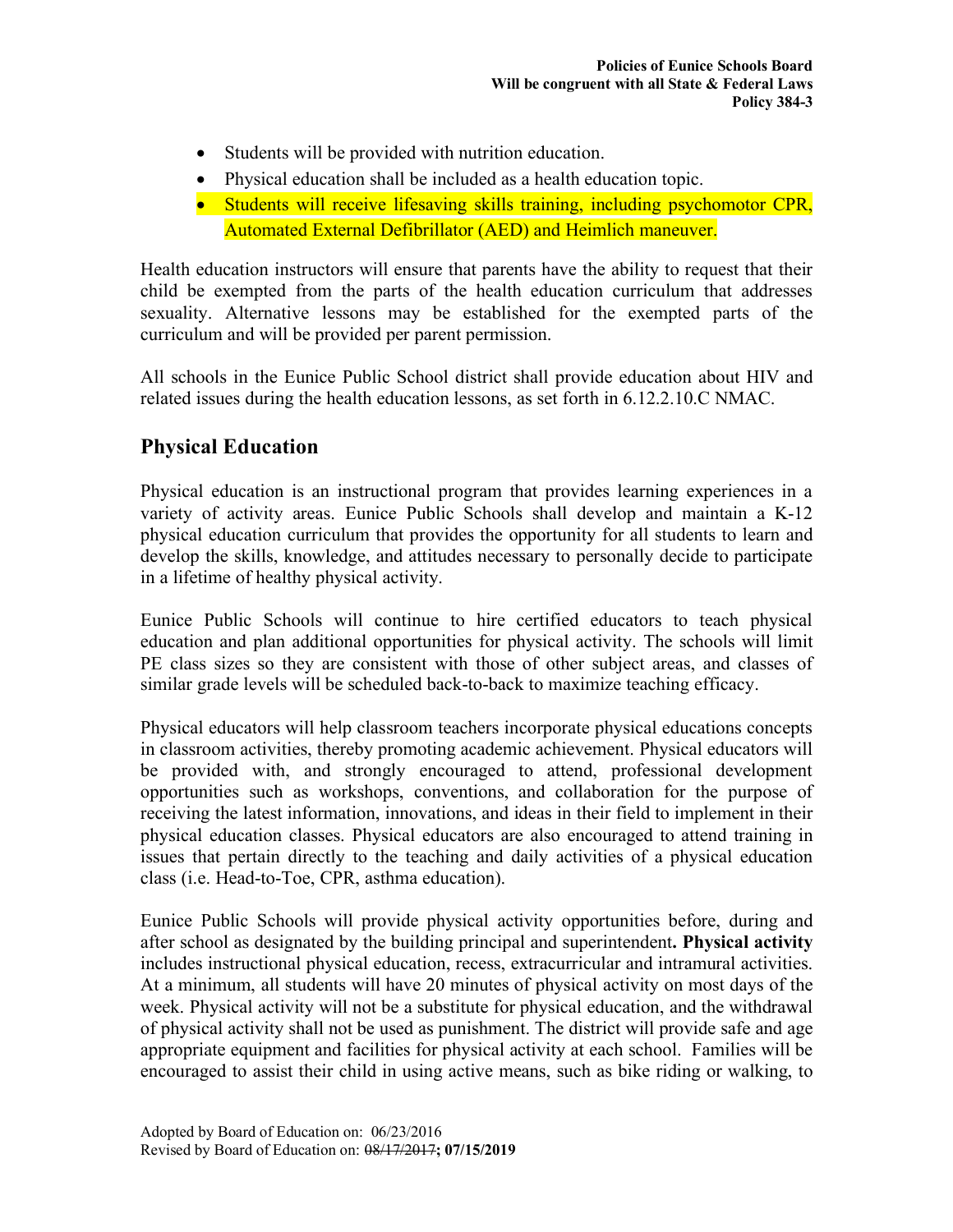travel to and from school.

## **A. Elementary**

- Students will be given the opportunity for 15 minutes of supervised activity each day before beginning classes in the morning (i.e. students may play basketball in the gym before school)
- Students will participate in a structured PE program as follows:
	- o Kindergarten: 30 minutes, two days per week
	- o First third grade: 30 minutes, two days per week, plus one additional day every other week
	- o Fourth fifth grade: 30 minutes, daily
	- o Students in all grade levels will be given 15 minutes of morning recess, in addition to PE.
- Students will be given the opportunity for physical activity throughout the academic day with short "energizer" breaks.
- Students will be encouraged to participate in community intramural activities.
- Students will participate in an instructional physical education program.

# **B. Middle School**

- Students will be given the opportunity for 15 minutes of supervised activity each day before beginning classes in the morning (i.e. gym walking).
- Students will be encouraged to participate in community intramural activities (i.e. the youth sports program) and school sponsored sports.
- Students will participate in an instructional physical education program, taught by a licensed physical educator.

## **C. High School**

- The Activity Center may be available for before school activities, when a teacher is available to provide supervision.
- Students will be encouraged to participate in community intramural activities and school sponsored sports.
- Students will be required to walk to classes during the school day within the district rather than driving their vehicles (Note: students may drive vehicles to and from school, but are not permitted to drive from class to class).
- All students will have (1) credit of physical education as required by the state for graduation. Physical education classes will be encouraged and enrollment will be open to all students as an elective.

## **D. Community**

• The community will be encouraged to use school facilities to promote physical activities for all ages (i.e. the Activity Center).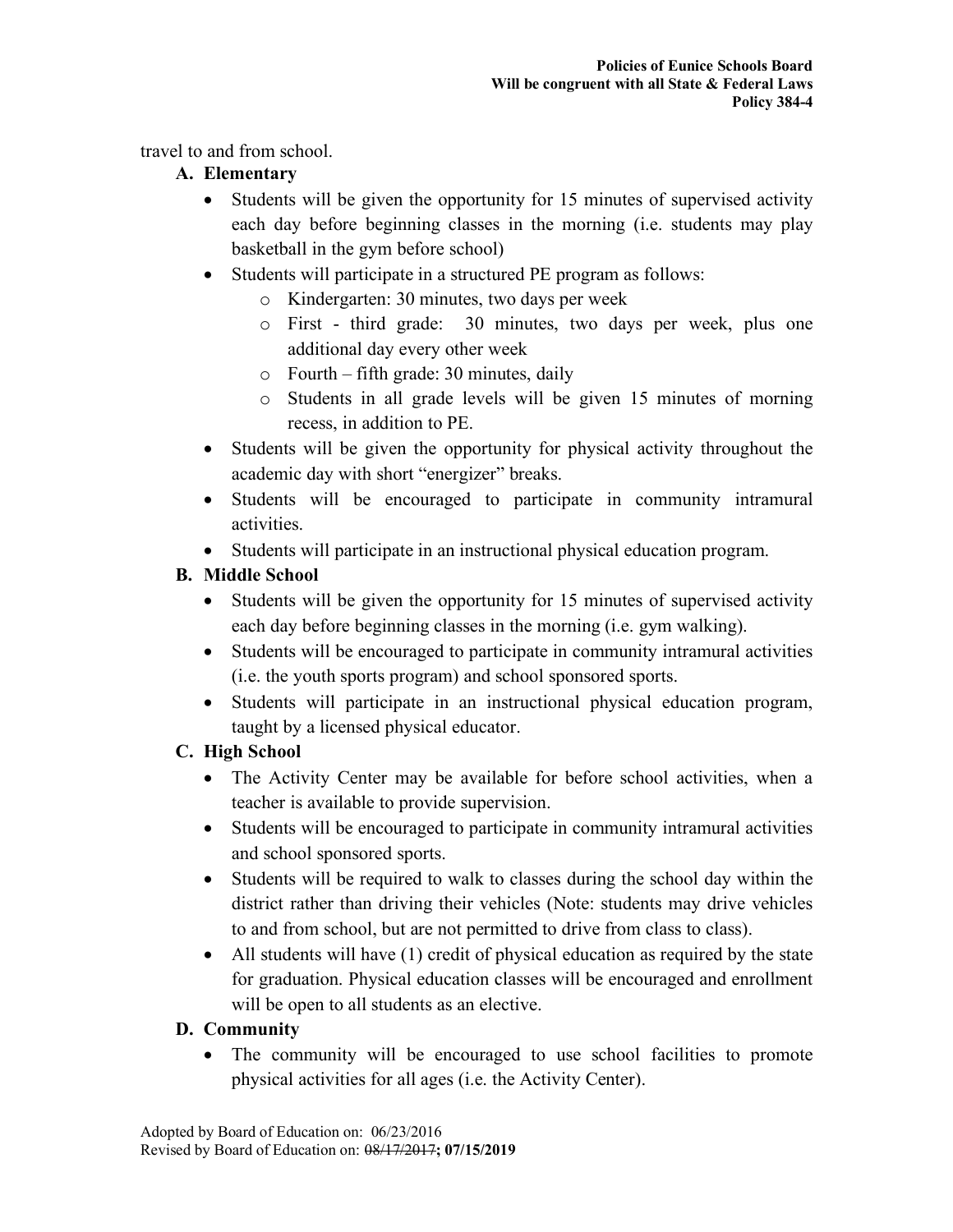Eunice Public Schools will ensure that all physical education curricula meet the benchmarks and performance standards for physical education as outlined in 6.29.1 NMAC. Adapted PE will be available to all students where appropriate.

### **Nutrition**

Eunice Public Schools district wellness policy will strive to continually meet the requirements of the Healthy, Hunger-Free Kids Act of 2010. The nutrition program provides access to a variety of nutritious meals that accommodate the health and nutrition needs of all students. Eunice Public Schools currently participates in and will strive to continue its Federal School Breakfast Program (SBP), along with the National School Lunch Program (NSLP), to all schools and is compliant with regulations regarding these programs. Eunice Public Schools follows the "Offer Versus Serve" (OVS) provision of the NSLP and SBP to help reduce food waste while still meeting program requirements Eunice Public School district does not at this time participate in the Fresh Fruits and Vegetables Program (FFVP), Summer Food Service Program (SFSP), or After School Snack Program (ASSP), but may explore opportunities in the future. Students spend at least 50% of their waking day in the school setting, some eating at least 2 of their daily meals within the district. Eunice Public Schools finds it necessary to, at the very least, provide the environment and opportunity for development of healthy eating practices for its staff and students. Information used to screen students for free lunch eligibility will be kept confidential, as will the list of students receiving free or reduced lunches.

Safeguards will be taken to help protect students with food allergies. Cafeteria staff will be provided with information regarding student food allergies and will provide alternative menus for students allergic to that day's breakfast and lunch selection. Students with food allergies will be given a color-coded ID/lunch badge, alerting staff to the presence of an allergy. Food sharing among students will also be discouraged, to avoid accidental exposure to an allergen. Per 6.12.2.9 NMAC, students with anaphylactic allergies are permitted to carry and self-administer emergency medication as needed (please refer to Appendix B for details).

Students will be provided with an eating environment that is pleasant, comfortable, and welcoming. A cafeteria such as this is conductive to proper nutrition and nutrition education, just as it is to academic education in the classroom. Schools will not assign other activities during mealtimes, allowing mealtimes to be a pleasant experience for students, designated as a time to eat and socialize. Noise will be kept at a minimum by those adults supervising. Mealtime will not be used as a reward or punishment, and the withholding of food as punishment is prohibited.

Hand washing with soap and water prior to mealtimes will be strongly encouraged and the opportunity to wash hands will be provided to students. Tables, floors and utensils will be kept clean so that students can eat in an attractive environment and safety is not compromised.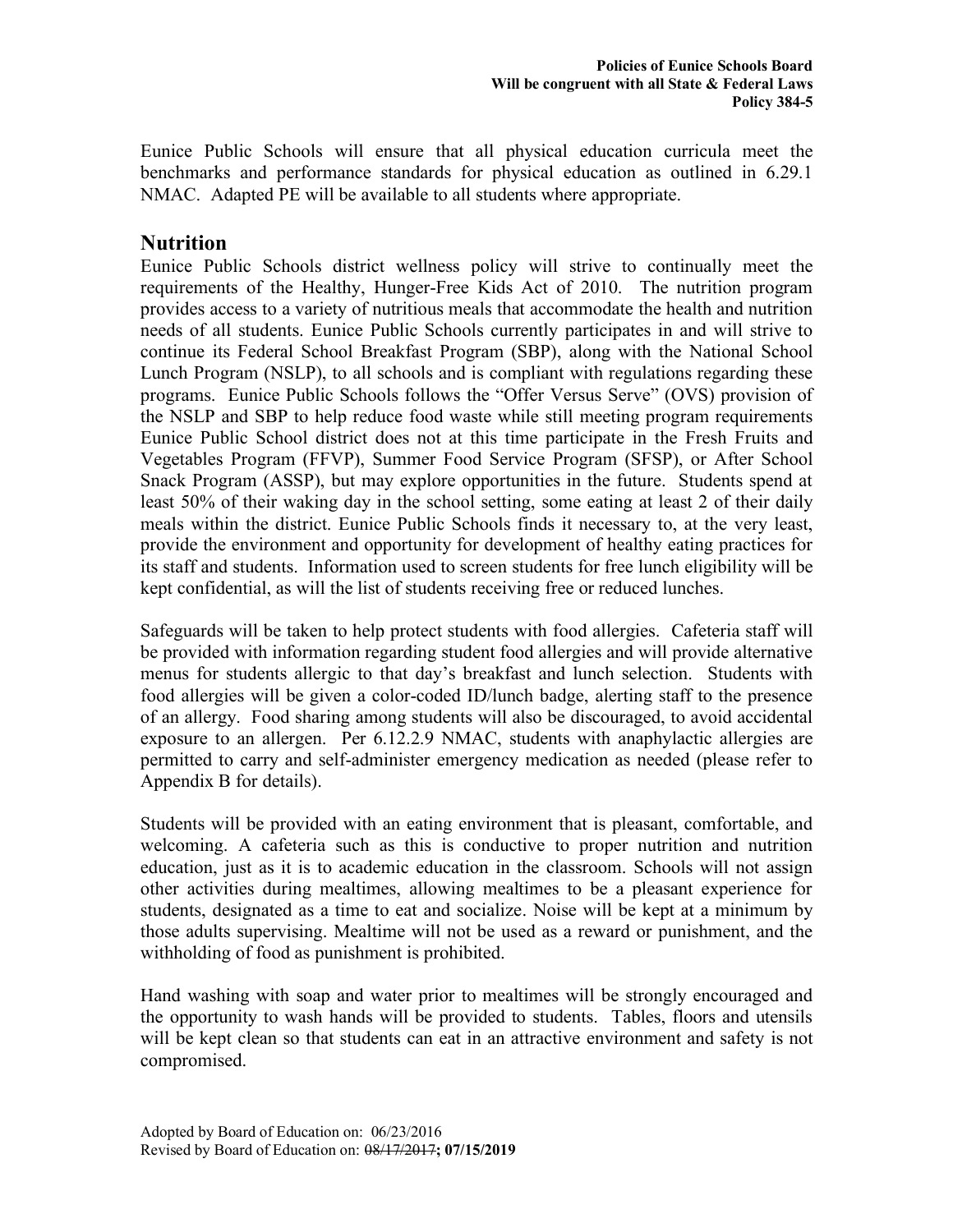Cafeteria staff will present themselves as welcoming, pleasant, and polite to students. Students will be instructed by teachers to reciprocate such behaviors to cafeteria staff. All cafeteria staff will participate in professional development to assist in the understanding of quality meal planning, serving, preparation, and food safety. Cafeteria staff will receive training and in-service regarding good eating habits and nutrition, in order to promote healthy food choices to staff and students. Cafeteria staff will maintain food handler certification via an ANSI accredited training program. Training will also be provided to cafeteria staff regarding specialized diets such as those relating to food allergies, diabetes, weight reduction, restricted cholesterol or sodium. Students with restricted diets/disabilities will be provided specialized services as ordered by their physicians and will be encouraged to participate in school meals.

The following steps will be followed to ensure quality meals are provided for students and staff:

- Food staff will use food preparation techniques that will allow foods to be served of excellent quality, proper temperature, and appropriate texture. Burnt, undercooked, overcooked, or dried out foods will not be served.
- Unprocessed foods, whole grains, fresh fruits and vegetables will be served if at all possible and according to availability. When possible, low-fat, unprocessed foods and whole grains will be chosen for food preparation over their less nutritious counterparts (i.e. whole grain breads, whole grain pastas, fresh vegetables).
- Water will be made readily available and of no charge through the serving line and will be provided to the student throughout the designated lunchtime. Students will also be allowed to keep a bottle of water at their desk during the school day.
- When possible, menus will be planned with input from staff and students. Cafeteria staff will conform to good menu planning to avoid serving the same thing for breakfast and lunch, taking into account culture and ethnicity.
- All schools will be offered 3 main meal selections: sack lunch, chef salad, or the meal designated on the menu. There will be no extra charge for these selections.
- Cafeteria staff will employ Smarter Lunchroom Techniques to encourage students to make healthy food and beverage choices.

Eunice Public Schools shall ensure that any food that is sold on school property, such as "a la carte" (meaning food sold during the lunch period that is not part of the USDA School Meal Program), school sponsored fundraisers, and vended food/beverages will meet the requirements as outlined in 6.12.5.8 NMAC and at least 50% of these offerings shall be healthy choices. The district will not advertise foods that are not Smart Snack compliant. Food and beverage items available for purchase shall align with the "Smart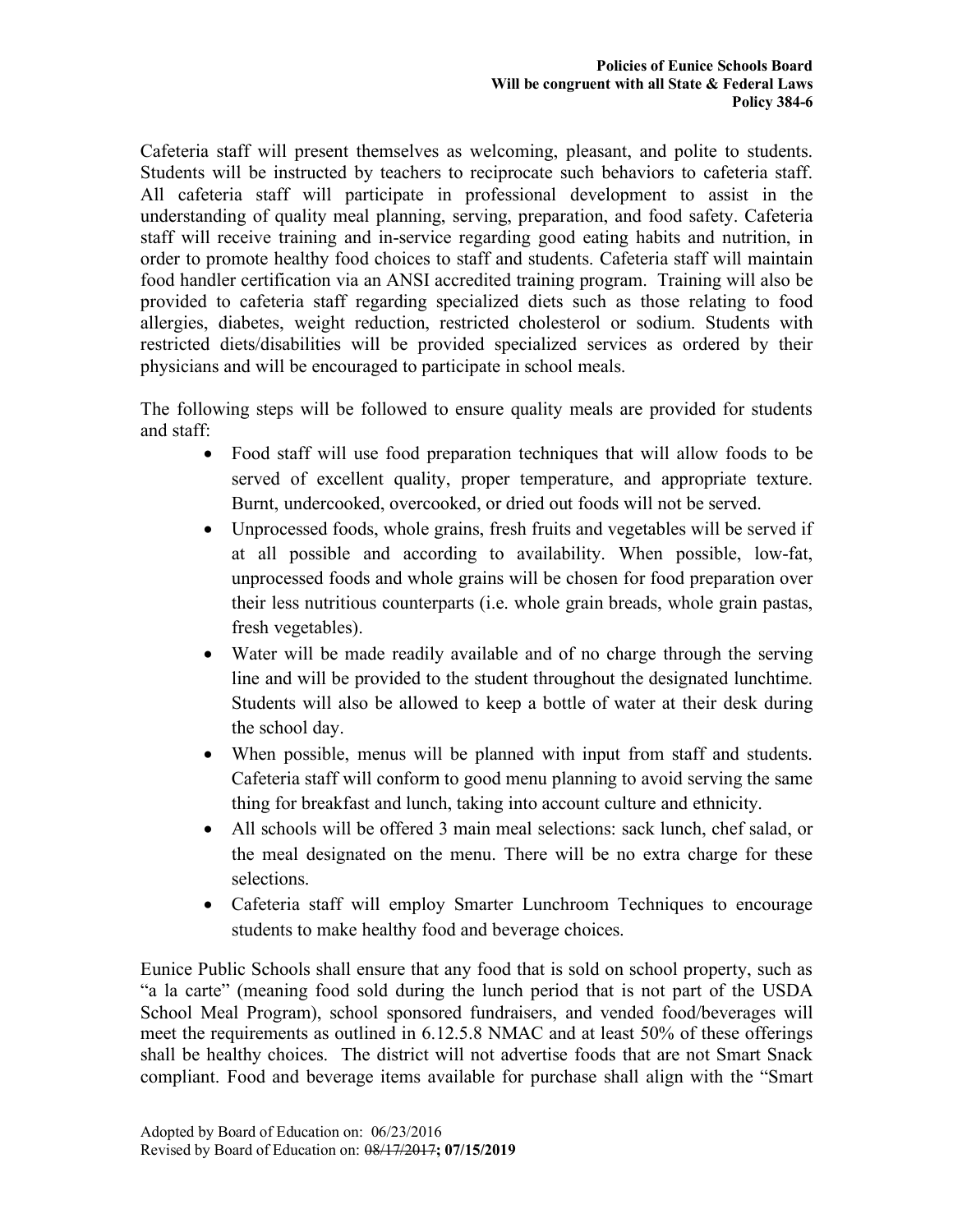Snack" nutrition standards (more information can be found at http://www.fns.usda.gov/healthierschoolday/tools-schools-focusing-smart-snacks). The schools will also explore non-food related activities to increase funds.

At times during the school year, classes may have celebrations or class parties. Parties provided by parents will be encouraged to follow the 50% rule as mentioned above. All celebrations with food/beverages of any kind will be held only after the designated lunch period is over. Healthy food and beverage offerings will be provided at all schoolsponsored parties.

Staff will model good nutrition by encouraging healthy choices. Eunice Public Schools will strive to meet the USDA Food and Beverage Marketing and Advertising policies throughout the district. Staff will refrain from handing out food/beverages as reward or punishment, and non-food rewards can be encouraged for academic performance and good behavior.

Eunice Public Schools will be compliant with USDA regulations and state rules regarding Food Safety Inspections and reports will be posted publicly.

### **Nutrition Education**

It is understood that through nutrition education, students and staff will be able to develop lifelong habits of healthy eating. Nutrition education aims to teach, encourage, and support these habits, allowing for proper physical growth, physical activity, brain development, ability to learn, emotional balance, a sense of well-being, obesity prevention and the ability to resist disease. Nutrition education will be taught as part of the comprehensive health curriculum. Nutrition education will be supplemented in the cafeteria as well, through the use of educational posters and nutritional information on foods served. Students will receive positive messages about healthy eating from cafeteria staff and teachers, which will help lead to the ultimate goal of encouraging students to develop a lifetime of healthy eating habits.

### **School Health and Safety**

The goal of school health and safety is to provide students and staff with a healthy and safe school environment. Healthy and safe environment refers to the physical and aesthetic surroundings and the psychosocial climate and culture of the school. It supports a total learning experience that promotes growth, healthy interpersonal relationships, wellness, and freedom from discrimination and abuse.

### **Safe Environment**

Eunice Public Schools will create school safety plans to each school building focused on supporting a safe school environment for students and staff. The school safety program will include emergency drills and preventative education for drug and alcohol abuse.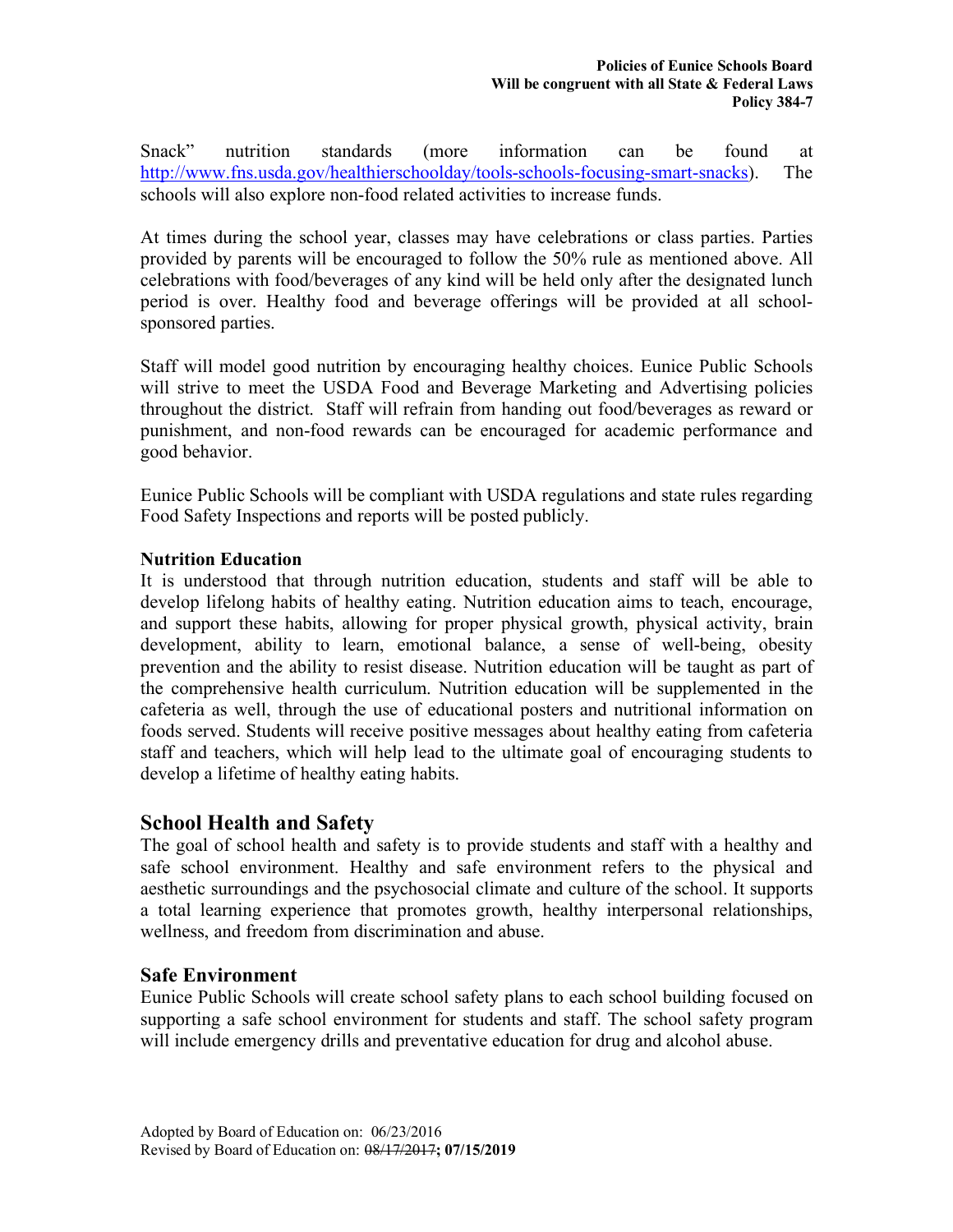- Drug and alcohol prevention will be integrated into the health education curriculum. All schools will abide by district policies, which create an environment free of tobacco, alcohol, and drugs.
- Schools will perform 12 emergency drills, consisting of 9 fire drills, 2 shelters in place drills and one evacuation drill. EPS also performs 2 additional emergency drills, including a tornado drill and a lockdown drill. Intruder in the building drills will be conducted twice per year and 1 bomb threat drill will be conducted annually in addition to the original 12 emergency drills.
- Eunice Public Schools will follow the color coded system for emergency actions and situations as detailed in the EPS school safety plan.
- Eunice Public Schools will consider providing safety procedure and appropriate training for students and staff that support personal safety and a violence/harassment-free environment.
- School buildings and grounds, structures, buses, and equipment will strive to meet current safety standards and will be kept inviting, clean, safe, and in good repair. Building maintenance will include inspection for water damage and the removal of water damaged ceiling tiles and insulation to remove possible mold/mildew.
- Schools will remove all chains from outside access doors and replace with panic bars.

### **Healthy Environment**

Eunice Public Schools will create an environment for students and staff that is supportive of health, both physically and mentally. Students will be provided with services that maintain and improve mental, emotional, behavioral, and social health.

### **A. Physical Well-being**

- Students will comply with federal immunization guidelines for school entry. The current Eunice Public Schools Immunization policy can be found in the EPS School Health Manual and the list of required immunizations per grade level are available at the following link: http://nmhealth.org/about/phd/idb/imp/sreq/ The list of required immunizations are updated yearly. **Immunization policy for Eunice Public Schools is outlined in the Eunice Public Schools Health Services Handbook (Appendix B).**
- Vision screenings will be provided, at a minimum, for Pre-K, Kindergarten, First and Third grade classes. All other students will be screened on an asneeded basis.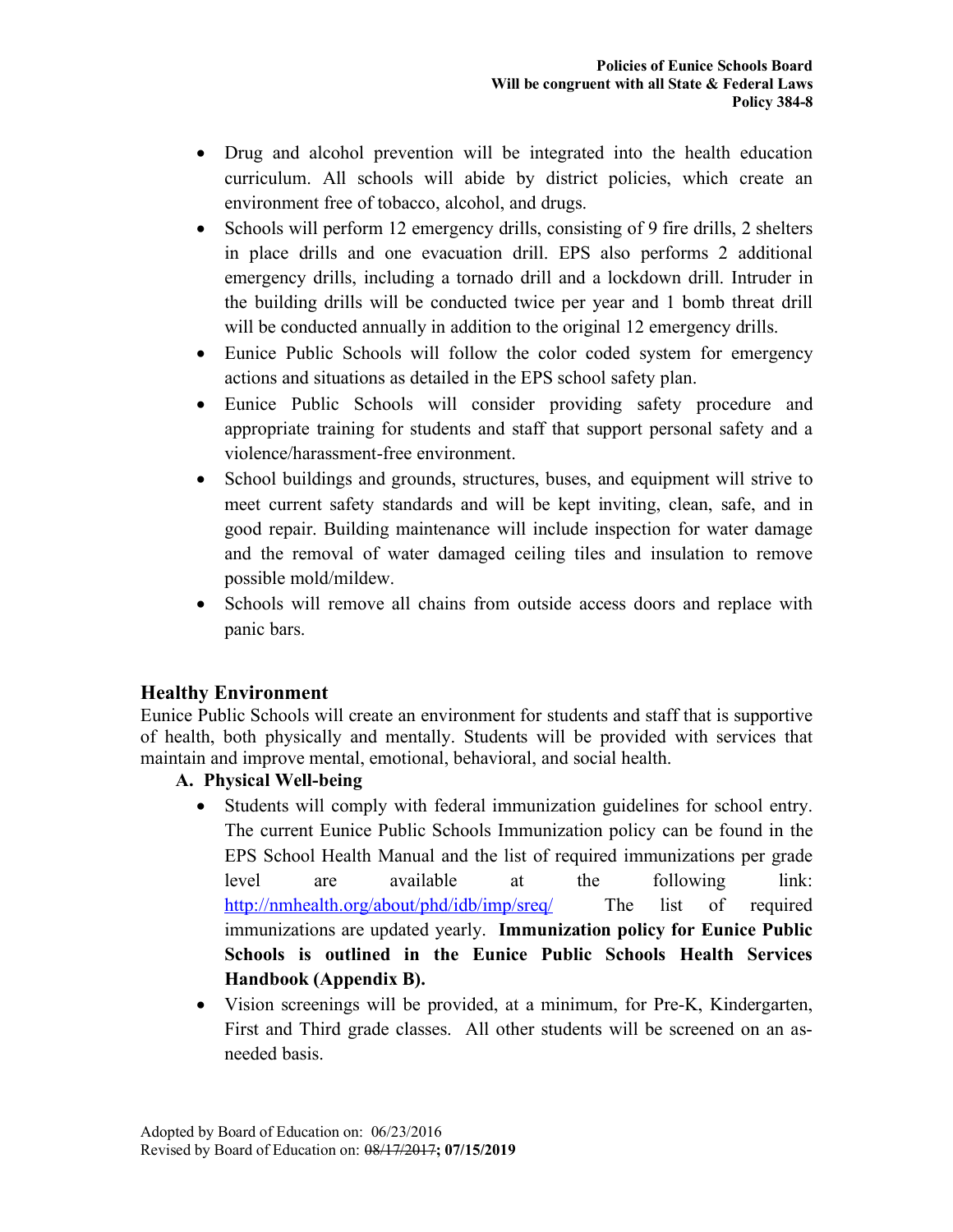- Hearing screenings will be provided, at a minimum, for Pre-K, Kindergarten, First, Third, and Eighth grade classes. All other students will be screened on an as-needed basis.
- Hand hygiene is one of the best ways to prevent the spread of infection. Students will have easy access to hand-washing or hand sanitizing. While there is controversy concerning hand-washing vs. hand sanitizing, both have a valuable place in maintaining good health in the classroom. For example, viruses that cause "stomach bugs", particularly Norovirus, have been shown per clinical trials to be resistant to alcohol-based hand sanitizers. Conversely, Rhinovirus, the virus that is most responsible for the "common cold", has been shown in clinical trials to be better eradicated by alcohol-based hand sanitizers than soap and water. Therefore, the following guidelines will be followed concerning hand hygiene:
	- a. Hand-washing with soap and running water will be encouraged before eating and any time hands are visibly soiled.
	- b. Hand sanitizers will be used as an adjunct to hand-washing, especially when access to soap and water is not readily available.
	- c. Students will be instructed on proper hand hygiene (both methods) and will be frequently evaluated to ensure proper technique.
- Eunice Public Schools will consider the air quality for students and staff. In addition to maintaining a tobacco/smoke-free campus, EPS will limit the use of air fresheners and other strong scented odors (including aerosol sprays and scented wax warmers), which have been show to agitate and exacerbate allergies and asthma in sensitive individuals.
- Health services will be provided for students to appraise, protect, and promote health. Services include but are not limited to preventative services, behavioral health services, screenings and referrals; evaluations and assessments; first aid and emergency care; follow-up care; school safety; health education and ancillary services (e.g. speech therapy, physical therapy, and/or occupational therapy). Services are provided in partnership with students, parents, staff, and community.
	- a. Health service programs shall strive to meet all reporting, recordkeeping and confidentiality requirements.
	- b. Health service professionals will be provided professional development opportunities such as workshops, conventions, and collaboration for the purpose of receiving the latest information, innovations, and ideas in their field and implementing them in their areas of expertise.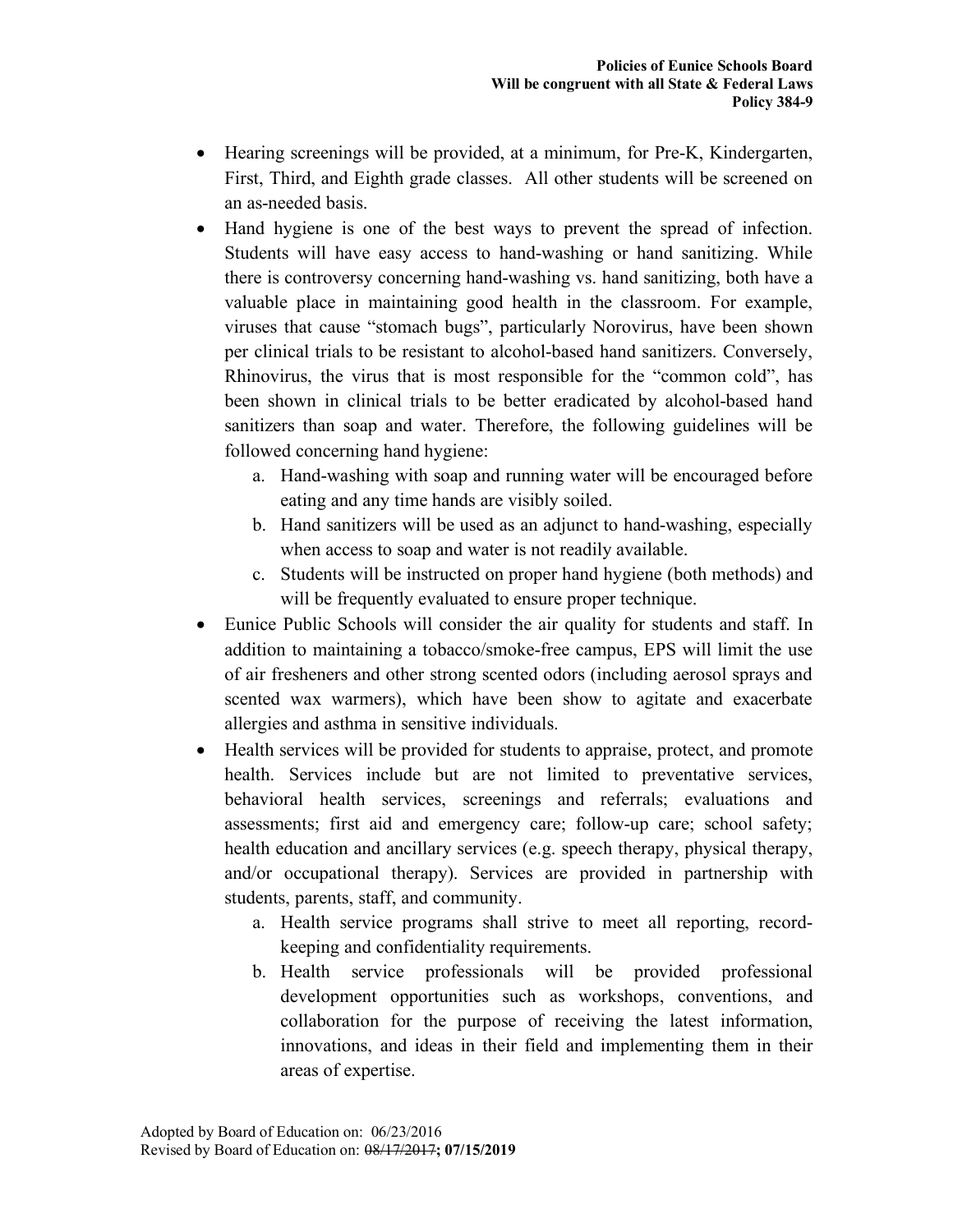- c. Health services will be provided by the district through the coordinated efforts of a licensed registered nurse whose primary goal is to support student learning and life-long achievement. Specific duties include, but are not limited to, the guidelines listed in the State School Health Manual. Health Services, including (but not limited to) the Eunice Public Schools policy for Administration of Medication at School, are outlined in the Eunice Public Schools Health Services Handbook (Appendix A).
- Eunice Public Schools will provide opportunities for school staff to improve their health status through activities such as voluntary health assessments, health education and health-related fitness activities. Staff is encouraged to pursue a healthy lifestyle that contributes to their improved health status, improved morale, and a greater personal commitment to the school's overall coordinated school health approach. Pursuing a healthy lifestyle not only will benefit the staff members, but will model healthy behavior to be followed by students. Eunice Public Schools will provide an equitable environment in compliance with the Americans with Disabilities Act, Title III.
	- a. Staff and faculty will be provided with the opportunity to participate in health promotion programs focusing on exercise, stress management, and nutrition (i.e. health fairs, fun runs, etc.).
	- b. Staff and faculty will be provided with accurate, evidence-based information or activities related to exercise, stress management, and nutrition (i.e. newsletters, etc.)
	- c. Eunice Public schools will **require** all applicants to participate in drug testing as part of the application process and a **voluntary** drug testing program will be encouraged by the district for those already employed.

### **B. Social and Emotional Well-being**

- Eunice Public Schools will provide services to maintain and/or improve mental, emotional, behavioral, and social health of students. EPS will strive to create an environment in which students are able and encouraged to request assistance when needed.
	- a. EPS will educate students on life skills, such as communication, nonviolent conflict resolution, decision-making, goal setting, stress management, and resisting negative social pressure.
	- b. The counselor and school nurse will provide opportunities and information regarding social and emotional well-being to students and their families through community resources. The counselor and school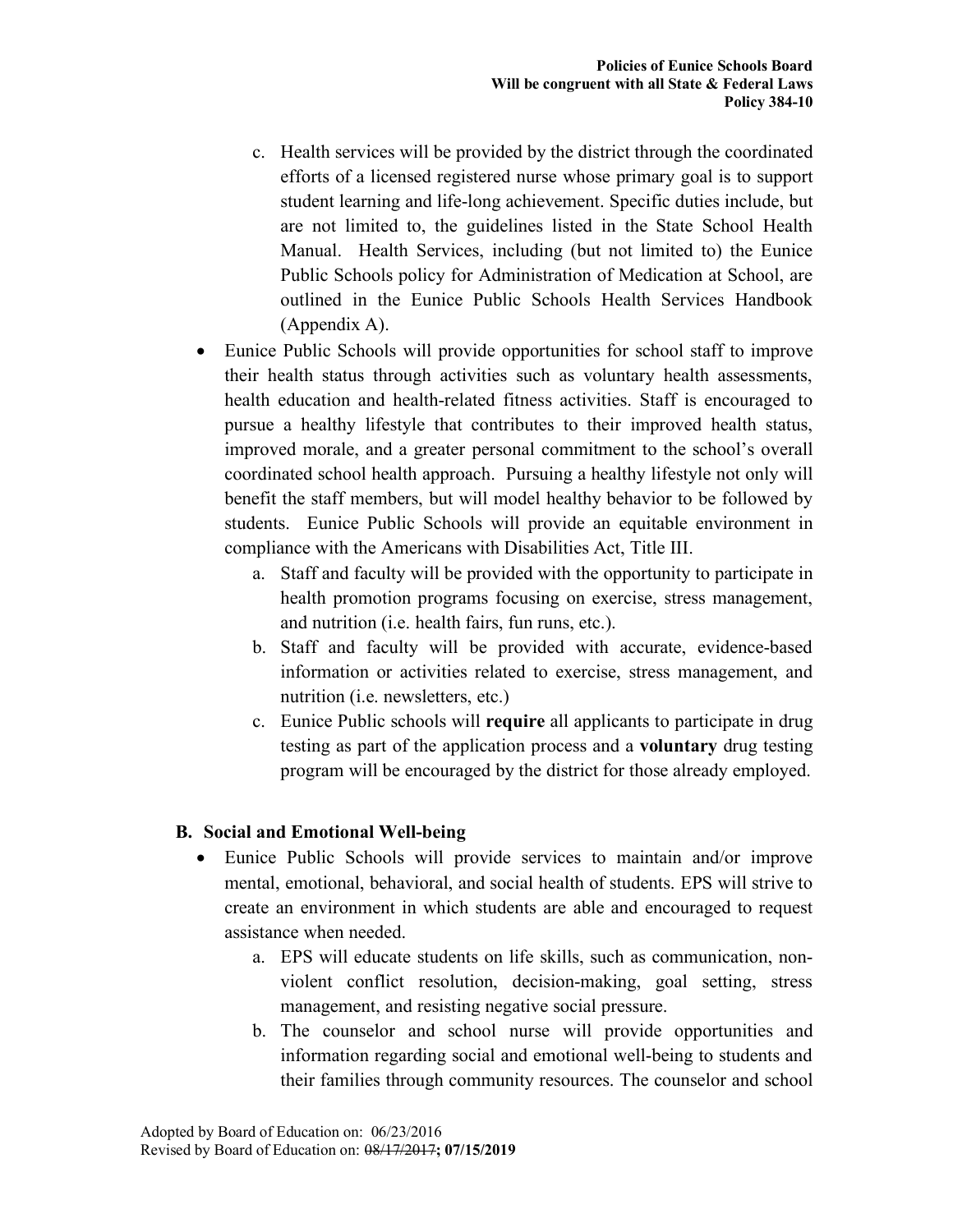nurse will also assess and refer students at risk to the appropriate agencies. The counselor and school nurse will work together to develop and monitor behavioral health programs as needed.

- c. Prevention strategies will be emphasized in health education in regards to depression, stress, stress management, and self-esteem and abuse.
- d. Teachers will be given professional development opportunities to learn to identify at-risk students, in regards to behavioral and emotional well-being (i.e. child abuse, depression, stress management, ADD/ADHD, etc.). All school staff will be trained in the detection and reporting child abuse and neglect and substance abuse.
- e. Students' behavioral health needs will be assessed as part of the educational plan process for student success. SAT teams will meet to discuss strategies for enlisting help for the students whose behavior interferes with learning. Findings will be shared with parents and teachers, along with recommendations.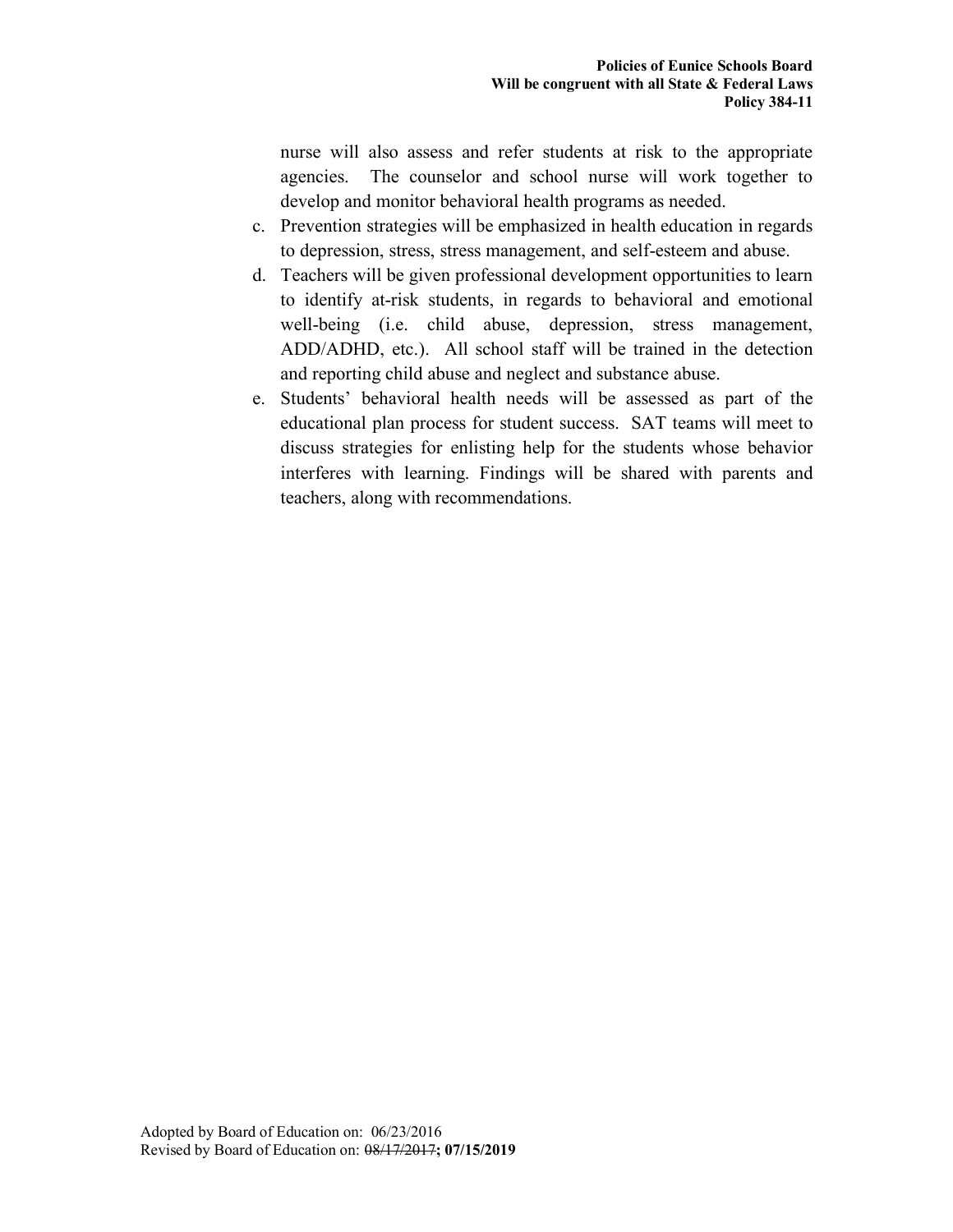## **Wellness Policy Evaluation Plan**

As per the school district wellness policy rule 6.12.6.6 NMAC, Eunice Public Schools will develop and submit a plan for measuring implementation and evaluation of the wellness policy. The monitoring of this wellness policy will be provided by the SHAC members and will report compliance of the district-wide wellness policy to each building principal. The building will ensure compliance of those policies. The principal will receive an evaluation of compliance from the SHAC and will report the results of the evaluation to the superintendent. This evaluation will be completed and reported to the superintendent and school board yearly, along with a plan to bring non-compliant policy to compliance.

All levels of school food service staff will ensure compliance with nutrition policies within school food service areas and will report on the matter to SHAC and superintendent. In addition, the school district will report to the SHAC on the most recent USDA Administrative Review findings and any resulting changes. If the district has not received an Administrative Review from the state within the past five years, the district will request from the state agency that an Administrative Review be scheduled as soon as possible.

The superintendent or designee will develop a summary report every year in the district wide compliance of all components of the districts wellness policy. The report will be provided to the school board and also distributed to SHAC, school principals and school health personnel in the district. The report will also be available to staff, students, and members of the community per the Eunice Public Schools webpage.

Each school in the district will provide school-by-school assessments to evaluate compliance with the district wellness policy, and the results of these assessments will be compiled at district level to identify non-compliant areas and prioritize needs.

Assessment of the wellness policy will be repeated every three years to help review policy compliance, assess progress, and determine areas in need of improvement. All components of the wellness policy will be part of that review. The district and individual schools within the district will as necessary work with the SHAC to revise the wellness policies and develop plans to facilitate their implementation.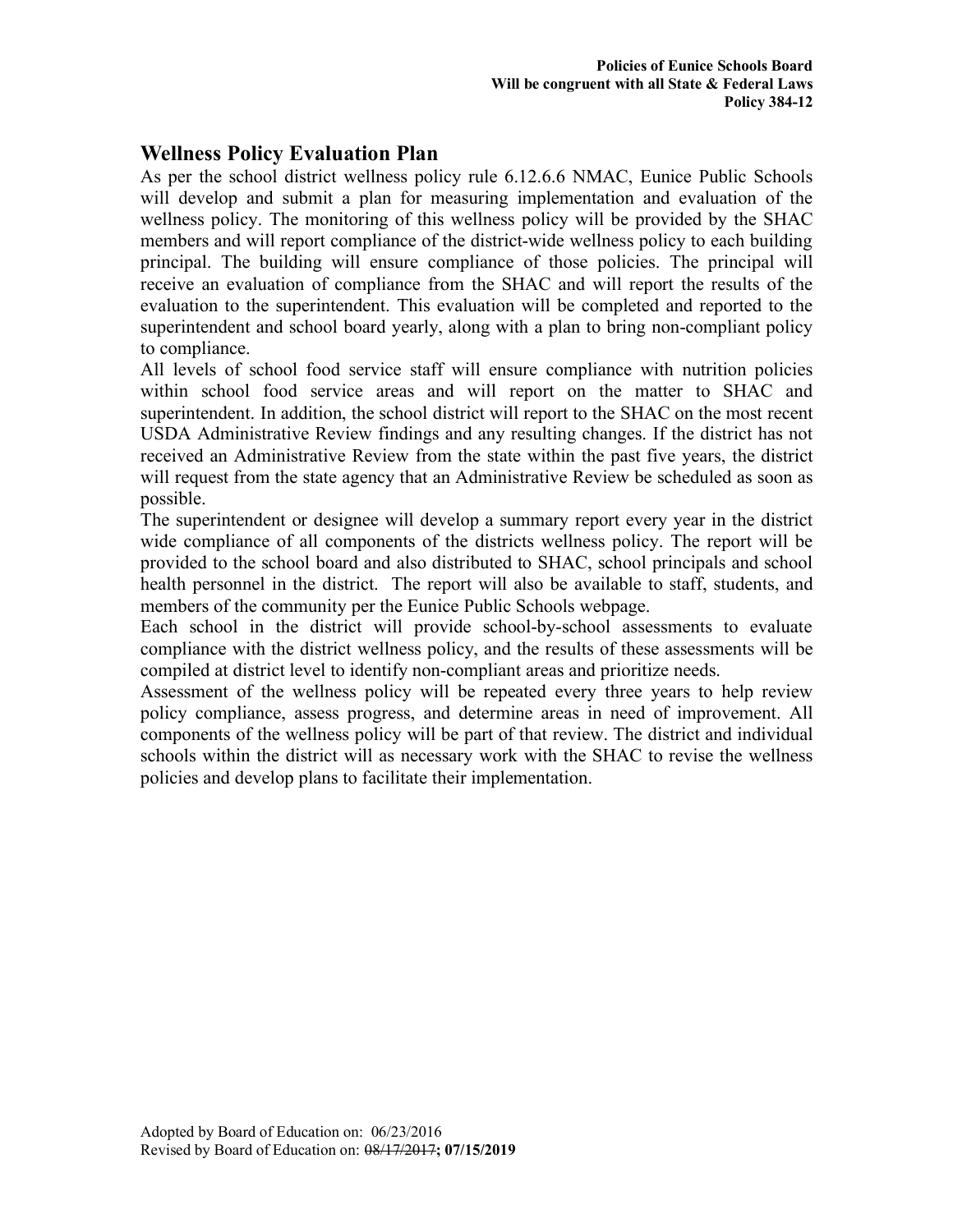# **Appendix A Wellness Policy Assessment Tool**

| <b>Component/Activity</b>                                                                                                                                                                                                                                                | In<br><b>Planning</b> | In<br><b>Process</b> | <b>In Place</b> |
|--------------------------------------------------------------------------------------------------------------------------------------------------------------------------------------------------------------------------------------------------------------------------|-----------------------|----------------------|-----------------|
| School board established a School Health Advisory<br>Council (SHAC), consisting of all required members: parent(s),<br>school food authority personnel, school board member(s),<br>school administrator(s), school staff, student(s) and community                       |                       |                      | X               |
| members.<br>The SHAC reports to the local school board recommendations<br>for development/revision, implementation, and evaluation<br>of the wellness policy at least annually.                                                                                          |                       |                      | X               |
| The SHAC has met at least twice this year for the purpose of<br>development or revision, implementation, and evaluation<br>of the wellness policy.                                                                                                                       |                       | X                    |                 |
| EPS has initiated a K-12 education curriculum that addresses the<br>physical, mental, emotional, and social dimensions of health, as<br>well as focuses on nutrition education.                                                                                          |                       | X                    |                 |
| EPS has initiated a K-12 physical education curriculum that provides<br>the optimal opportunity for all students to learn and develop skills,<br>knowledge, and attitudes necessary to personally decide to<br>participate in a lifetime of healthful physical activity. |                       | X                    |                 |
| EPS has adopted physical activity guidelines for before, during,<br>and/or after school.                                                                                                                                                                                 |                       |                      | X               |
| Nutrition guidelines for a la carte and school sponsored fund-<br>raisers meet the guidelines set forth in 6.12.5.8 NMAC.                                                                                                                                                |                       |                      | X               |
| EPS has initiated a school safety plan at each school building<br>focused on supporting a healthy and safe environment and<br>includes, but is not limited to, prevention, policies and procedures,<br>and emergency response.                                           |                       | $\mathbf X$          |                 |
| EPS has initiated health services to address the needs of students<br>and the wellness needs of staff.                                                                                                                                                                   |                       |                      | X               |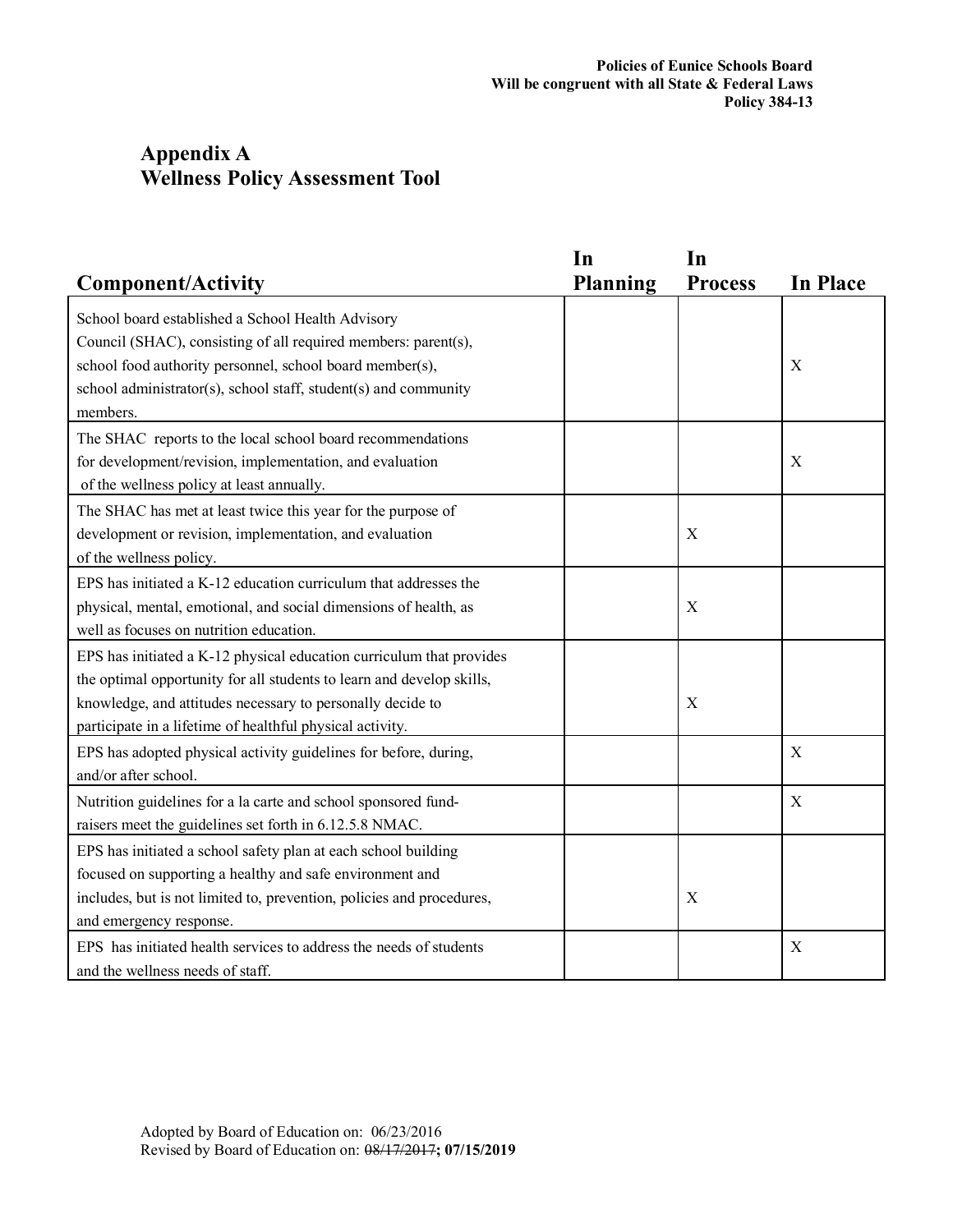**Policies of Eunice Schools Board Will be congruent with all State & Federal Laws Policy 384-14**

**Appendix B**

# **EUNICE PUBLIC SCHOOLS**



# **HEALTH SERVICES HANDBOOK**

Adopted by Board of Education on: 06/23/2016 Revised by Board of Education on: 08/17/2017**; 07/15/2019**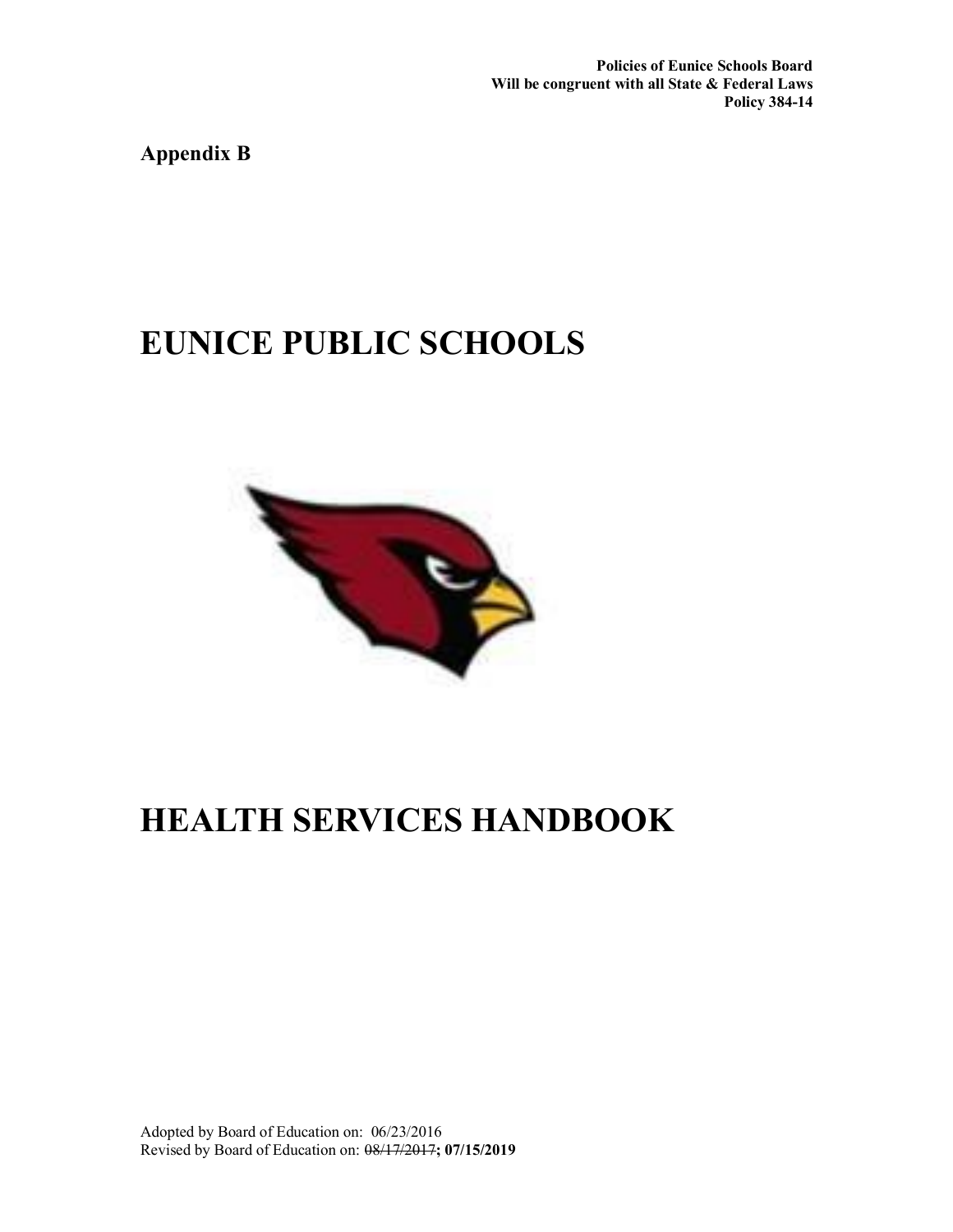### **Student Health Services Policy**

Eunice Public Schools aims to provide a comprehensive school health program that promotes the health, safety, wellness, and academic success of every student. The purpose of this policy is to provide guidelines to help maintain the health and safety of our students.

### **Immunizations**

New Mexico law requires that all students be immunized against certain communicable diseases. These requirements are determined by the NM Department of Health (NM DOH). For assessment of vaccination status, current official immunization schedules are released annually by NM DOH. A copy of the current immunization schedule can be found online at www.immunizenm.org, or you can obtain a copy through the school nurse.

In the school setting, the school nurse is usually the person best qualified to determine which children require vaccination, and will subsequently notify the parent/guardian. Eunice Public Schools will follow the current years New Mexico Childcare/Preschool/School Entry Immunization requirements. The NM Immunization Program requires an annual immunization report from each school in the state for which forms are released to schools in the fall so that appropriate intervention in problematic school districts can take place.

### **Immunization Assessment**

For a child who has begun the process of immunization and the process is being accomplished in accordance with the current NM immunization schedule, she/he may enroll in and attend school.

For a child who has no documentation and was formerly enrolled in a school in the US, a phone call requesting records to verify immunization status is sufficient to be considered in process. If the child was formerly enrolled in a school in another country and has no records, she/he must begin the recommended immunizations to be considered in process. For a child whose immunizations are not up-to-date but who has received all immunizations permissible at the current date she/he is considered in process.

For a child who is attempting to reach compliance but is behind on a series, s/he is no longer considered in process. A scheduled appointment to receive immunizations is considered in process, and the child may register and attend school. If proof of immunization is not presented the first school day after this appointment, disenrollment procedure can begin. For any student kept out of school longer than five consecutive days for noncompliance, the local RHO should be notified (NMAC 7.5.2)

For children who are less than five years of age and who attend day care or early childhood programs on school grounds must have their immunization status verified. They are required to be up-to-date with the NM recommended immunization schedule.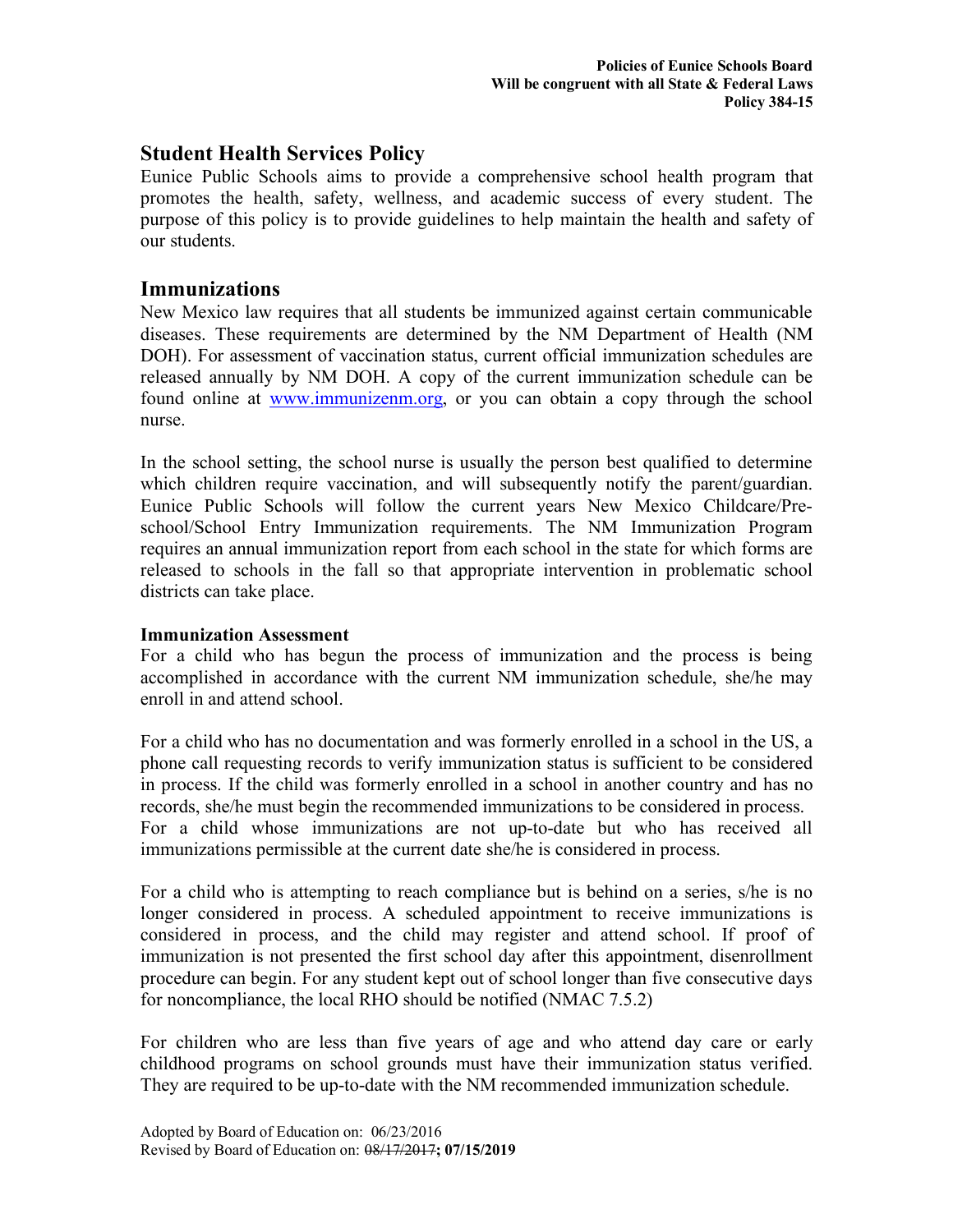### **Exemptions from Immunizations**

A student in New Mexico may be exempt from NM Public Education Department (PED) immunization requirements to register and attend school upon providing to the school a CERTIFICATE OF EXEMPTION FROM SCHOOL/DAYCARE IMMUNIZATION REQUIREMENTS. A student must file with the Department of Health one of the following [New Mexico Immunization Exemption Law (24-5-3)]:

(1) A certificate of a duly licensed physician stating that the physical condition of the child is such that immunization would seriously endanger the life or health of the child; or

(2) Affidavits or written affirmation from an officer of a recognized religious denomination that such child's parents or guardians are bona fide members of a denomination whose religious teaching requires reliance upon prayer or spiritual means alone for healing;

(3) Affidavits or written affirmation from his parent or legal guardian that his religious beliefs, held either individually or jointly with others, do not permit the administration of vaccine or other immunizing agent.

Any exemption from obtaining the required immunizations is valid for a period not to exceed nine (9) months and will not extend beyond the end of the school year in which it is submitted and approved. Exemptions must be renewed yearly.

Exemption forms may be downloaded from the New Mexico School Health Manual at the following:

http://www.nmschoolhealthmanual.org/forms/sectionIX/CertificateofExemption7-8- 13.pdf

- The form must be completed, then signed and notarized (must include notary commission expiration date and original notary seal). The original form must be filed with the NM Immunization Program. A copy of the approved form is then made available to the parent by the Immunization Program.
- Parent/Guardians are responsible for providing an approved copy of this Exemption Certificate to their child's school.
- Requests are subject to the approval of the New Mexico Department of Health
- IN ANY CASE OF COMMUNICABLE DISEASE OCCURS OR IS LIKELY TO OCCUR IN EUNICE PUBLIC SCHOOLS; THE DEPARTMENT OF HEALTH MAY REQUIRE THE EXCLUSION OF INFECTED PERSONS AND NON-IMMUNIZED PERSONS.

#### **McKinney-Vento Homeless Assistant Act**

Eunice Public Schools will ensure that students who are identified as homeless are not prevented from entering schools based on inability to produce records normally required for enrollment, as per the McKinnney-Vento Homeless Assistant Act.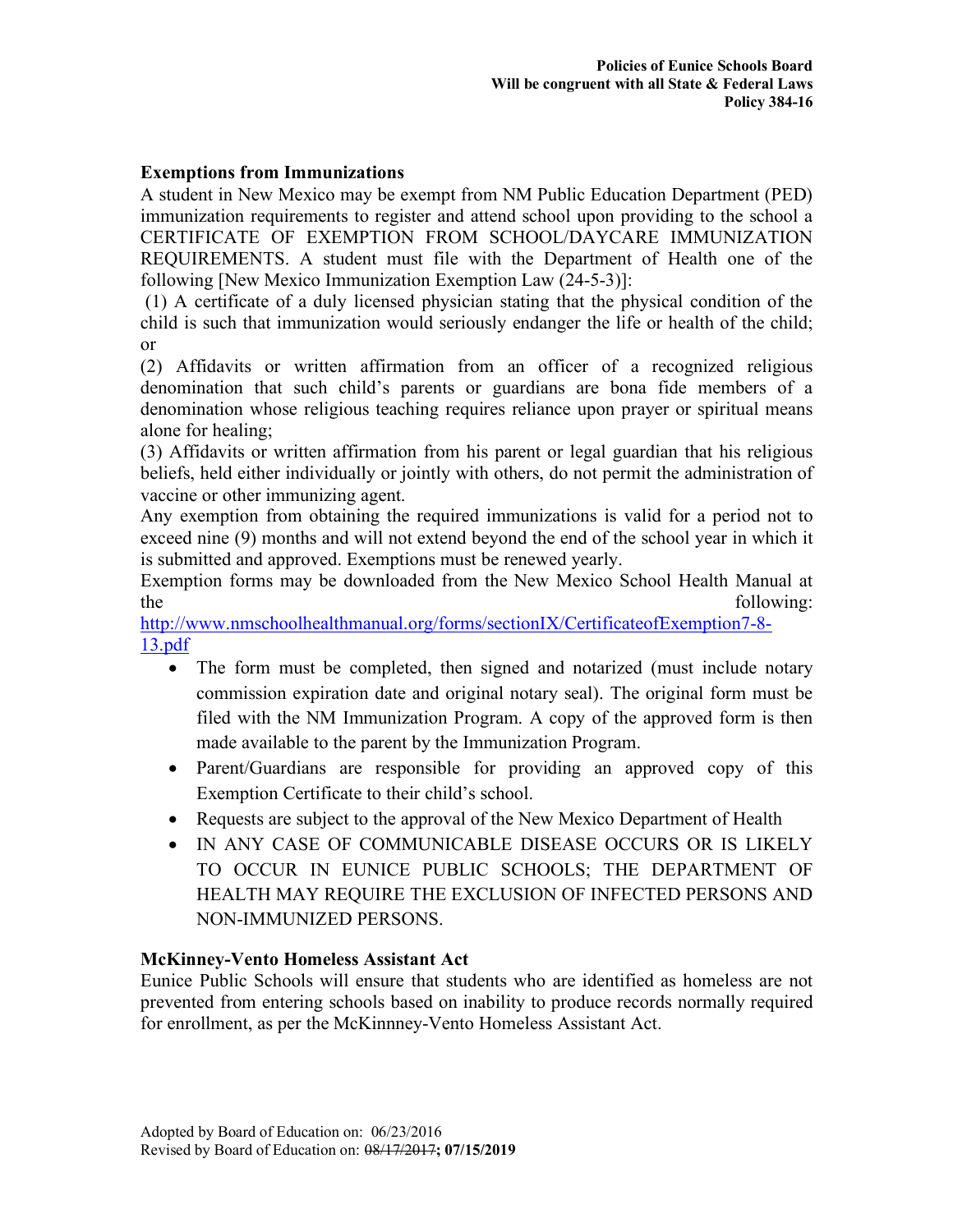### **Disenrollment**

The school administrative authority shall commence disenrollment proceedings if satisfactory evidence of commencement and completion of immunizations or valid exemption is not provided by the student's parent/guardian, or if an exemption from immunization is subsequently determined to be invalid for any reason.

### **Communicable/Infectious Disease**

Eunice Public Schools recognizes the importance of adhering to Public Health laws, as well as the responsibility of keeping all students and staff in a safe and healthy learning environment. In the event of an outbreak or possible exposure to a communicable disease, EPS will refer to NMAC 7.4.3.13, Notifiable Diseases or Conditions in New Mexico for guidance. Eunice Public Schools will also be compliant with 6.12.2.10 NMAC concerning students who may be diagnosed with HIV/AIDS. In addition, EPS will implement policy ensuring the right to privacy of all school employees diagnosed with HIV/AIDS.

If a student is a carrier of, or is infected with, a chronic or acute communicable disease, it is highly recommended that the parent/guardian discloses this information to school nurse or school administrator as soon as he/she becomes aware of the condition. This is important so that appropriate accommodations can be made for the student, while also protecting the health and safety of students and staff.

Parents/guardians shall not allow their child(ren) to attend school with an acute communicable disease, or symptoms of an acute communicable disease. The NM DOH will recommend appropriate district response to students who have symptoms of an acute communicable disease [see NM School Health Manual, Section X (http://www.nmschoolhealthmanual.org/shm\_10.pdf)].

Student Communicable Disease information will be kept confidential, and disclosed only to staff on a need-to-know basis.

Students with healthcare needs that may affect their school attendance and/or performance will have an Individualized Health Plan (IHP) developed, in addition to the student's IEP or 504. The IHP will address health-specific modifications and interventions and will be separate from, but attached to, the IEP or 504 plan based on a student's needs.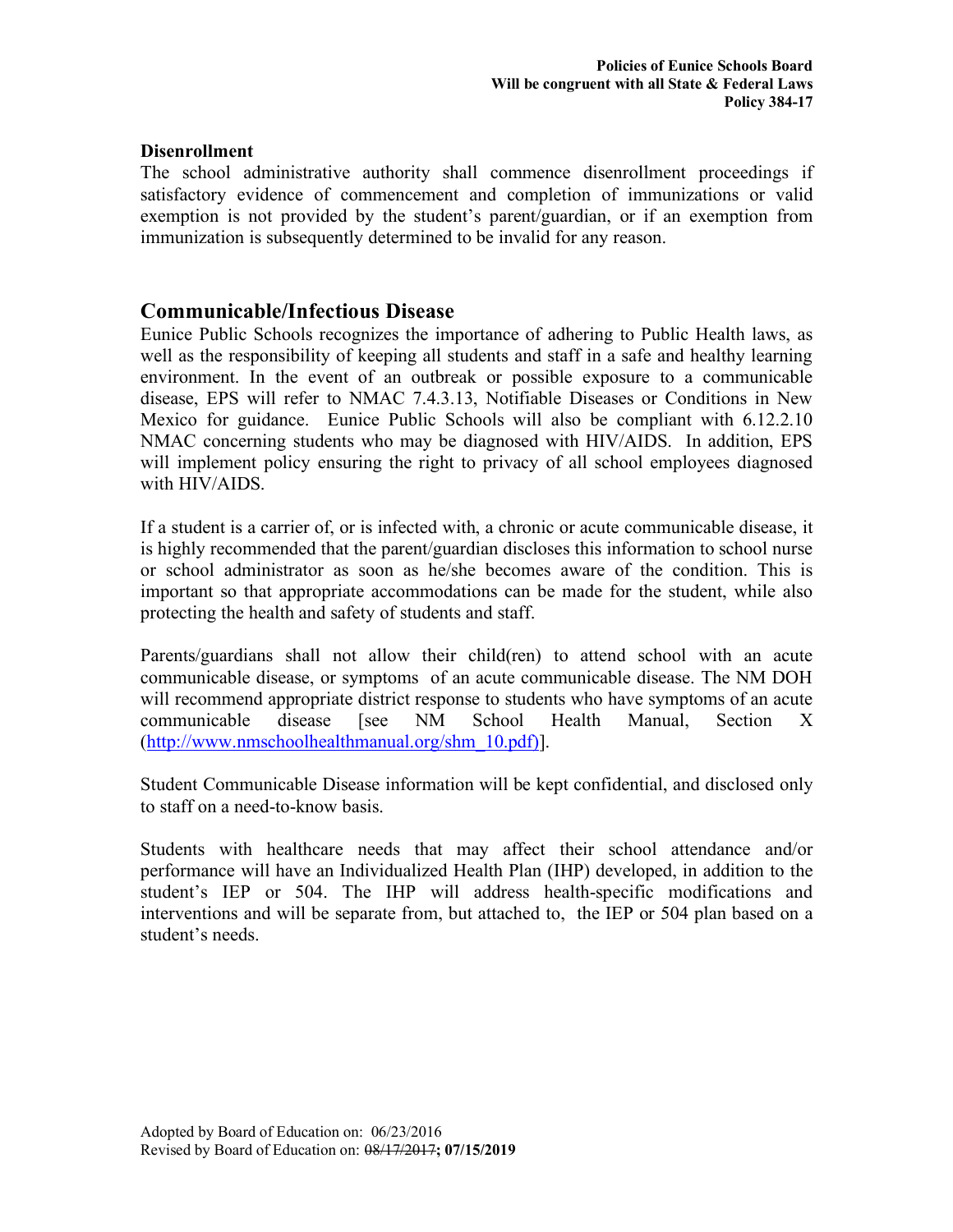# **Guidelines for Keeping a Student Home from School**

It is not always easy deciding if a child is too sick to go to school. While it is important for students to attend school regularly, it is also important for a child who is truly sick to stay home in the care of an adult to get well and prevent spreading illness to others. These guidelines will assist you in deciding whether or not your child is well enough to come to school.

- **Fever of 100°F or more** students should stay home until he/she has been feverfree for at least 24 hours without the aid of fever reducing medication, such as Tylenol or Ibuprofen. Please do not give your child medication to treat a fever and then send him/her to school.
- **Sore Throat** a student with a mild sore throat, no fever and otherwise feeling well may be fine to attend school. A severe sore throat could be a symptom of a more serious illness. If your child is diagnosed with a throat infection and antibiotics are prescribed, your child may return to school 24 hours after antibiotic treatment has been started, as long as they are not running fever.
- **Rashes** a rash may be the first sign of a contagious childhood illness. Do not send a child to school with a rash until a medical provider has evaluated it and said it is safe to do so, especially if other symptoms accompany the rash, such as itching, fever or other signs of illness. Please bring a note from the doctor, verifying that it is safe for the student to return to school. Students who are diagnosed with scabies, ringworm, or impetigo can usually return to school after 24 hours of appropriate treatment. The affected area should be covered, especially if there is drainage present.
- **Cough** a student with a mild cough, no fever or other symptoms of illness can usually remain at school. Students with a deep, uncontrollable or productive cough should stay at home, especially if the cough is accompanied by fever or other symptoms of illness.
- **Vomiting and/or Diarrhea** students may return to school 24 hours after the last episode of vomiting and/or diarrhea, as long as they have no other symptoms of illness and it is not being controlled with medication. If your child is sent home from school for vomiting/diarrhea, please keep him/her home the following school day (per the 24 hour guideline).
- **Eye Inflammation or Discharge** students whose eye is red with cloudy or yellow/green drainage; matted eyelids after sleep; eye pain; and/or redness should be kept at home and evaluated by a healthcare provider. If the child has been diagnosed with "pink eye", he/she may return to school 24 hours after treatment begins.
- **Head Lice** If you suspect or know that your child has head lice, please keep him/her at home. Students who are identified with nits (lice eggs) may stay at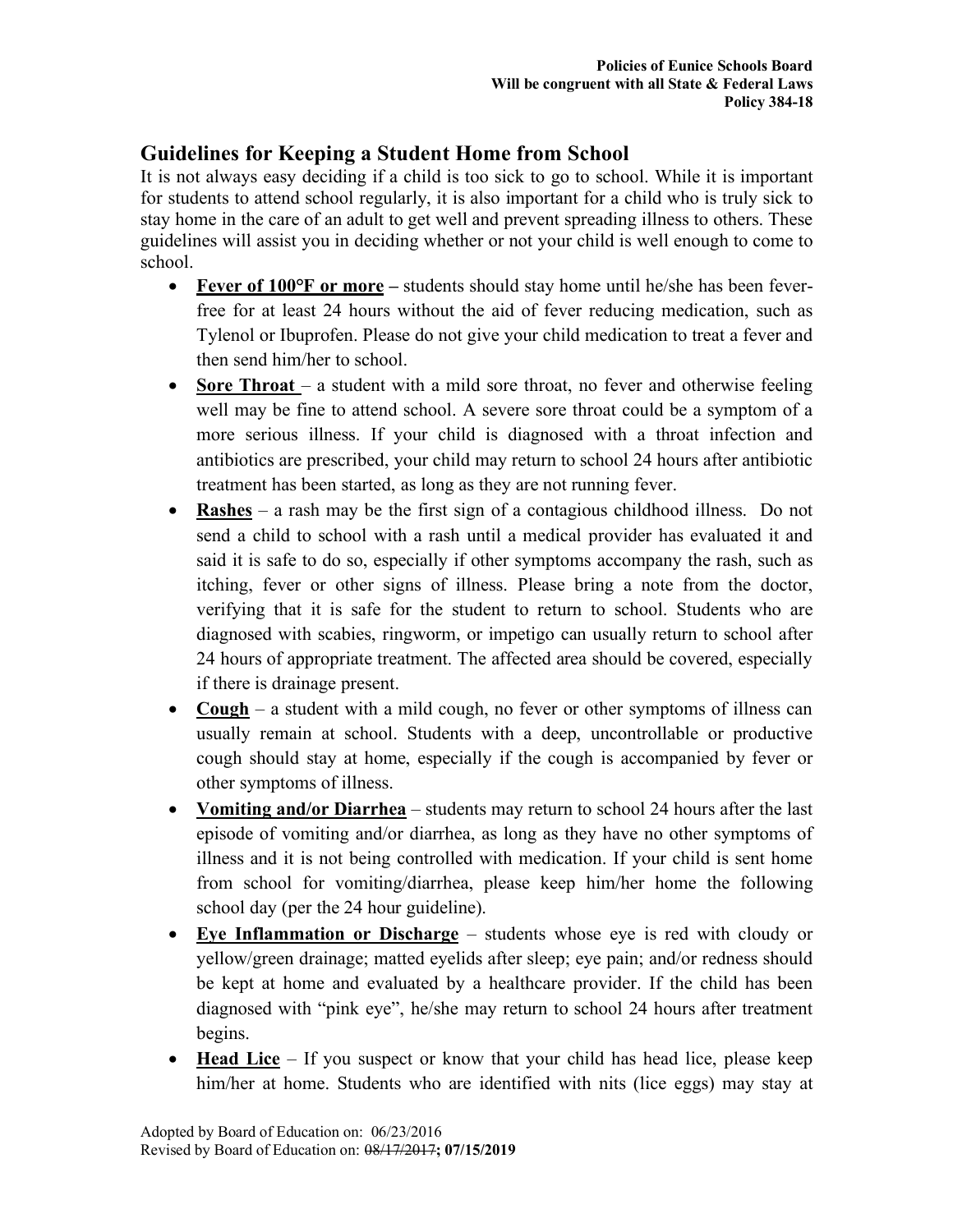school until the end of the day, but if your child is found to have live lice, you will be asked to pick them up immediately. Students with lice will need to be kept at home until appropriate treatment has been provided and all nits have been removed from the child's hair. Absences for head lice are only excused for a maximum of three school days.

**Please keep the office up to date with current phone numbers so you or an alternate contact can be reached if your child becomes ill or injured at school.** This is most easily accomplished by completing and returning the Emergency Medical Authorization Form you will receive at the time of registration.

## **Chronic Health Conditions**

Responding to the needs of students with chronic health conditions (i.e. asthma, allergies, diabetes, cardiac disorders, epilepsy/seizure disorders, etc.) in the school setting requires a comprehensive, coordinated, and systematic approach. If their health needs are planned for and met, students with chronic conditions can function to their maximum potential. Eunice Public Schools will work in cooperation with parents, students, school staff, and healthcare providers to provide a safe and supportive educational environment for students with chronic illnesses to ensure their safety and educational success.

### **The parent/guardian will:**

- Notify school authorities (principal/nurse/teacher) of the student's health management needs and diagnosis as early as possible after diagnosis or enrollment in school, and whenever the student's health needs change.
- Provide a written description of the student's health needs at school (i.e. Action Plan or Individualized Health Plan), including authorizations for medication administration, daily care and monitoring, and/or emergency response and treatment, signed by the student's healthcare provider and the parent/guardian prior to school attendance.
	- o IHP's (Individualized Health Plans) and Action Plans are available for pick-up in the nurse's office, as well as medication authorization forms.
- Communicate significant changes in the student's needs or health status promptly to appropriate school staff.
- Update the written plan with appropriate signatures prior to the first day of school each and every school year as long as the condition persists. Treatment and Emergency plans, medication forms, and any subsequent updates are only good for one school year, including summer activities.
- Provide an adequate supply of the student's medication in pharmacy-labeled containers, clearly labeled with appropriate name, medication, strength and frequency of administration – as well as all other supplies necessary to manage the student's care due to their specific chronic health condition.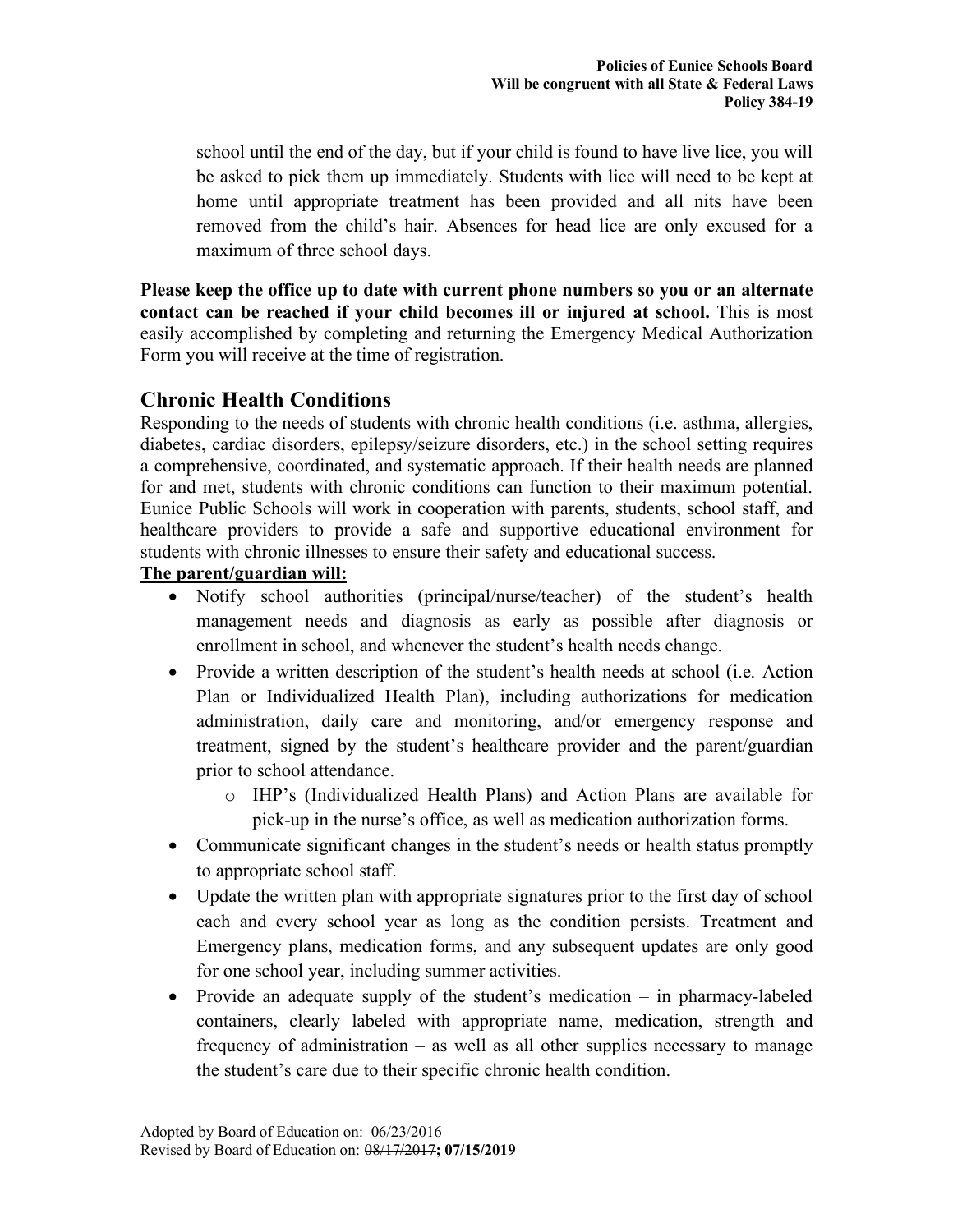- Replace all medications and supplies as needed, and
- Provide the school with back-up medication in the event the student has authorization to "self-carry" medications and supplies specific to asthma, diabetes and/or emergency anaphylaxis conditions.

### **The School will:**

- Identify students with chronic conditions based on parent/guardian disclosure and/or by review of the Student Health History Form submitted every school year for every student.
- Establish and clarify roles and obligations of specific school staff who will care for a student with a chronic condition, and provide education and communication systems necessary to ensure that the student's health and educational needs are met in a safe and coordinated manner.
- Communicate with families as needed, and as authorized, with the student's health care providers.
- Ensure that student receives prescribed treatments and/or medications in a safe, reliable, and effective manner.
- Ensure that student has access to needed treatments and/or medications at all times during the school day.
- Be prepared to handle health needs and emergencies related to the student's chronic health condition during the school day.
- Ensure that there is a staff member available who is properly trained to administer prescribed treatments, medications, and other immediate/emergent care during the school day.
- Ensure that all staff that interacts with the student on a regular basis receives appropriate guidance and training on routine needs, precautions, and emergency actions.
- Ensure proper record keeping, including measures to both protect confidentiality and to share information appropriately.
- Promote a supportive learning environment that views students with chronic health conditions/illnesses the same as other students, with the exception of health need response related to the specific condition.

### **Expecting and Parenting Teens**

Eunice Public Schools will revise its existing compulsory attendance policy to comply with Title IX of the Education Amendments of 1972 which requires schools to provide excused absences to expecting and parenting students when a doctor certifies missing school or a class is medically necessary. In accordance with New Mexico law, the policy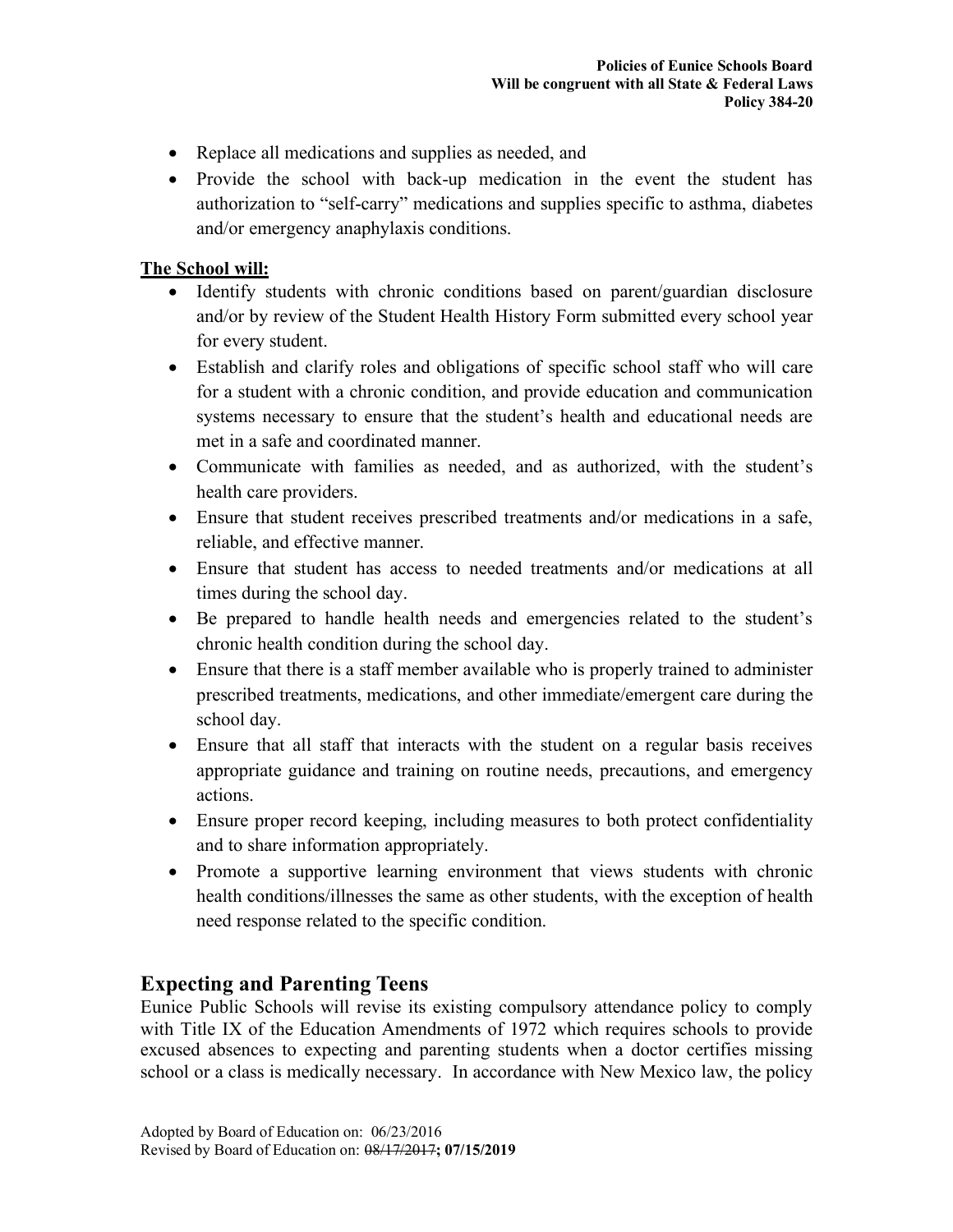will include excused absences for the fathers as well as mothers.

## **Administration of Medication at School**

Eunice Public Schools recognizes that many children are able to attend school because of the effectiveness of medications in the treatment of chronic disabilities and long-term illnesses. The schools have neither the responsibility nor the authority to dispense medication at school, and whenever possible, all medication should be given at home. To ensure that students who require medications during the school hours receive them with maximum protections to all involved, the following is required:

- A dated, complete Medication Authorization Form from the licensed medical provider is required for every medication, every school year (this form is available in the nurse's office or on the school website). The licensed medical provider's order shall be valid only for the current school year. It is the parent/guardian's responsibility for getting this form completed and delivered to the school along with the medication. **Medication sent to school with the student will not be acceptable.** Any change in the dosage or time of administration must be accompanied by written documentation from the health care provider.
- The parent/guardian authorization section of the Medication Authorization Form must be completed and signed for every medication, every school year. The medication CANNOT be administered if this section is left blank. In addition, parents/guardians should provide a telephone number through which a parent/guardian may be reached in the event of an adverse reaction to the medication.
- Medication order(s) must include the name of the student, name of the medication, dosage, route of administration, and time of administration.
- Prescription medication (including samples from the physician) shall be labeled by the physician or by a licensed pharmacist to include the student's name, name of prescribing physician, name of medication, dosage, and time of administration. Medication should be brought in the original container.
- Medication will be stored in a central location (i.e. the nurse's office) within a locked cabinet. Exceptions of this rule will be noted on the physician's order and medication authorization form, and will pertain to medication that must be stored in a refrigerator or those carried by the student. Keeping medications at the school is an accommodation to the student, and the district is not responsible for loss or damage resulting from theft.
- A parent/guardian must deliver the medication to the school, with the exception of students who have physician's authorization to self-carry asthma inhalers or diabetic medication and supplies.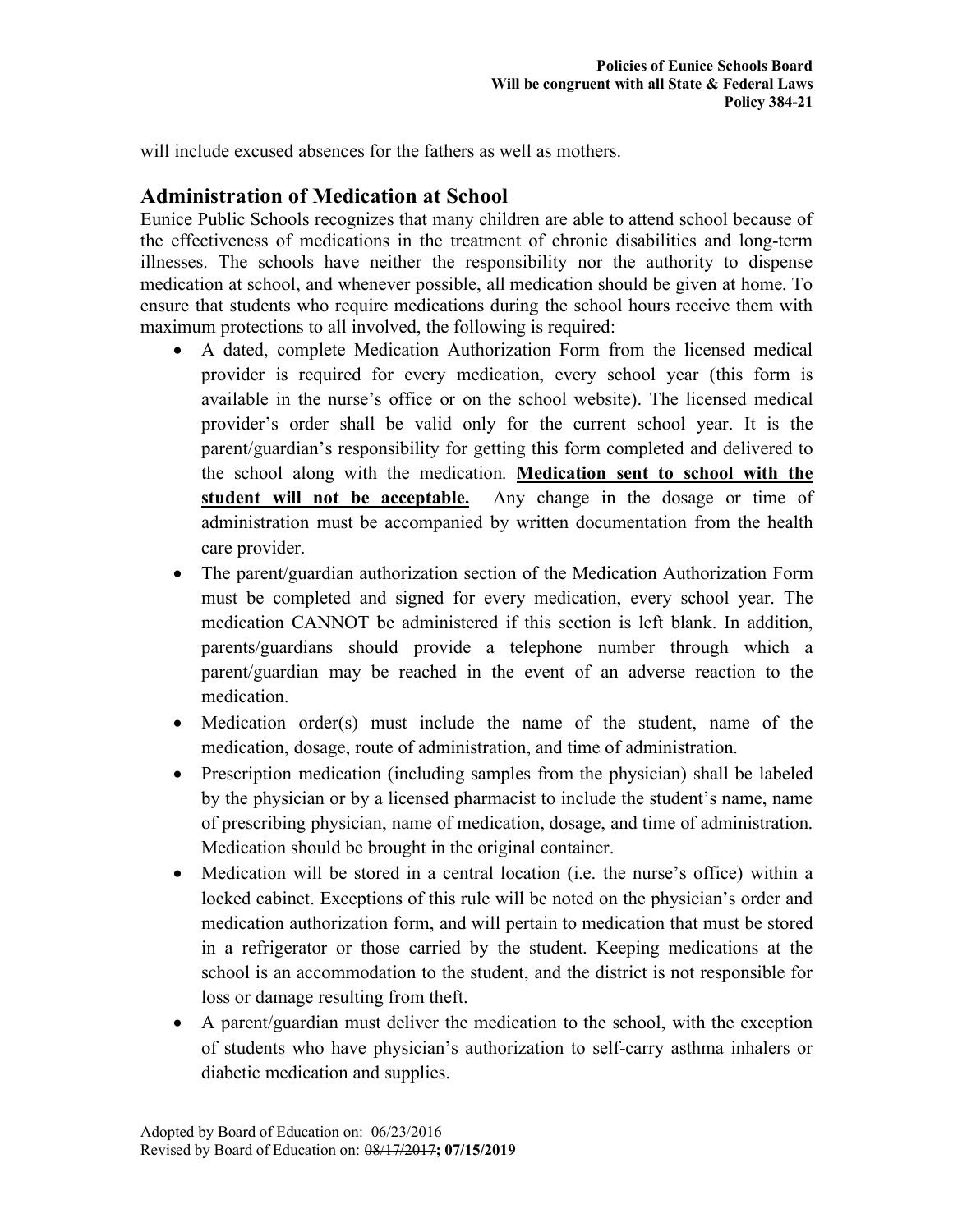- It shall be the student's responsibility to report to the school nurse's office or other designated area (to be determined by the school nurse and school prinicipal) for his/her medication at the time it is to be administered. The child must be instructed by the parent or the physician on how to take his/her medication. Young children, handicapped, or intellectually disabled children should be taught according to their level of capability. It is the responsibility of the child to understand why he/she takes the medicine and to take it according to the prescribed schedule.
	- o When a student comes to take his/her medication, the following 6 Rights of Medication Administration shall be followed by the nurse or trained designee:
		- Right Student
		- Right Medication
		- Right Dosage
		- Right Time
		- Right Route
		- Right Documentation
- A medication record shall be available in the nurse's office for every medication administered to the student that shall include the name of the student, name of medication, frequency of administration and dosage. This medication administration record shall be filed as permanent record.
- In the event the school nurse is unavailable to administer medication, a trained designee shall act in his/her stead or the parent/guardian may come to the school to administer the medication.
- The nurse (or district trained designee) is unable to administer missed home doses of medication at school without a physician's order. It will be the responsibility of the parent/guardian to come to school to administer missed home medication doses.
- The school district, its employees or agents may confiscate a student's medication if the student's self-administration of the medication exceeds the student's prescribed dosage or if the student endangers others with his/her medication. Parents/guardians will be notified if confiscation occurs.

#### **Students with Diabetes, Asthma, and Anaphylaxis**

New Mexico law requires all schools, whether public or private, to grant to any student grades K-12 authorization to carry and self-administer provider prescribed asthma treatment medication, anaphylaxis emergency treatment medication, and diabetes treatment medication under specific conditions (NMAC 6.12.8.9). Those specific conditions include: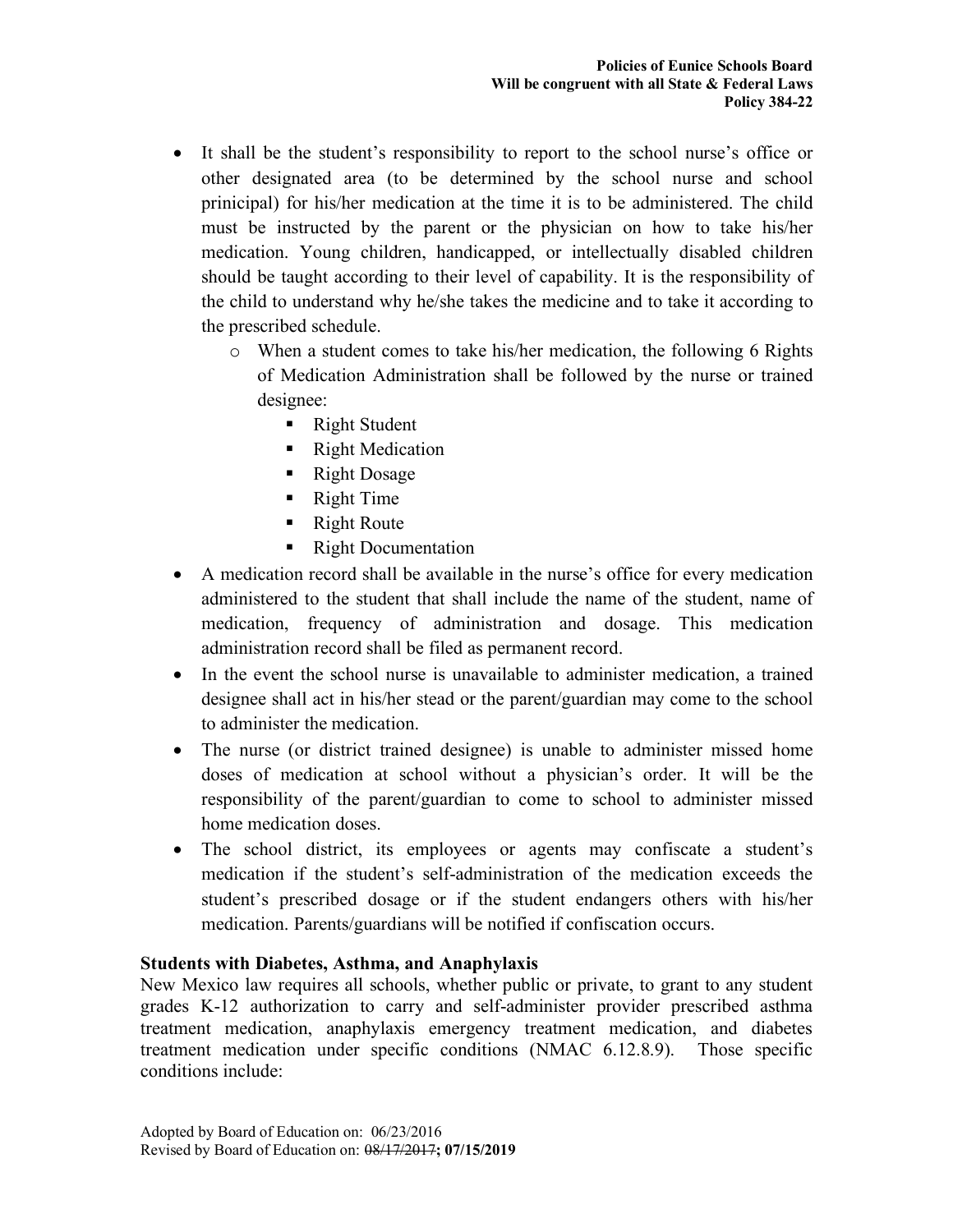- Appropriate instruction has been given by the provider to the student in the correct and responsible use of the medication;
- The student has demonstrated adequate skill level to the school nurse to carry and self-administer identified medication;
- There is a written treatment plan on file with the school nurse;
- The school liability policy and the extent and duration of the authorization have been discussed with the parent/guardian.

Therefore, Eunice Public Schools will permit students to self-assess and carry, and selfadminister prescribed medications under these specified conditions, as long as in doing so, he/she does not endanger his or her own person, or other persons through misuse of the medication.

# **Over-the-Counter Medications**

Eunice Public Schools will follow guidelines set forth in the New Mexico School Health Manual, as well as state administrative regulations, regarding the administration of overthe-counter medications at school. Over-the-counter medication guidelines as described in this section shall also include natural remedies, herbal remedies and nutritional supplements.

Over-the-counter (OTC) medications that were once kept on campus (i.e. acetaminophen, ibuprofen, antacids, hydrocortisone cream, antibiotic ointment, cough drops, etc.) will no longer be stocked by the school. OTC medications will only be administered if the following are met:

- Parents/guardians must provide written consent for administering OTC medication. Parental consent lasts until the end of the current school year.
- Parents/guardians who permit the school nurse to administer an OTC medication must supply an unopened bottle of the medication for which they are consenting to be given to their child. Please provide the smallest bottle possible, due to storage space considerations. The medication will be stored in a locked cabinet in the nurse's office.
- All medications should be labeled with the name and date of birth of the child for whom they are intended. If more than one child from a family is in the school, the names and dates of birth of all children may be placed on a single bottle of OTC medication.
- If OTC medication needs to be administered for more than 3 consecutive days, or more than 3 times a month, the student will be referred for medical evaluation and an order from the student's primary care provider will be required. \*NOTE: An exception to the 3-day rule will be made for cough drops, providing that a parent/guardian brings the student's supply to the school and provides written